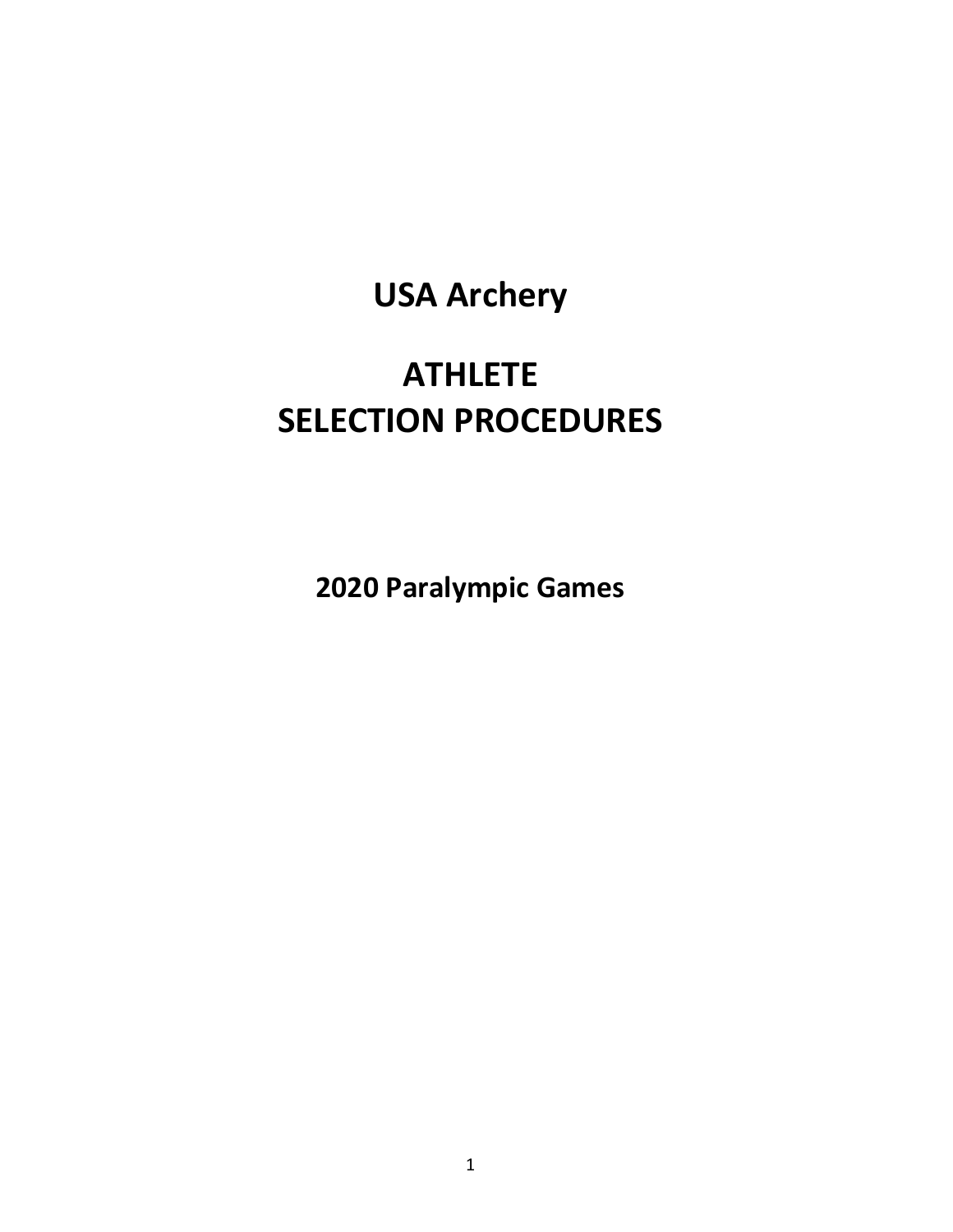## **USA Archery ATHLETE SELECTION PROCEDURES 2020 Paralympic Games Updated: October 17, 2018**

### 1. **SELECTION SYSTEM**

- 1.1. Provide the minimum eligibility requirements for an athlete to be considered for selection to the Team:
	- 1.1.1. Nationality/Passport requirements:

Athlete must be a national of the United States at the time of selection and hold a valid U.S. passport that will not expire for six months after the conclusion of the Games.

1.1.2. Minimum World Archery standards for participation:

Any competitor in the Paralympic Games must be a national of the country of the International Paralympic Committee (IPC), which is entering such competitor. For additional information regarding an athlete who is a national of two or more countries, has changed his or her nationality or acquired a new nationality, refer to the Olympic Charter (Rule 41), the IPC Handbook (Section 2, Chapter 3.1), or the PASO Statutes (Article XXII, Sections 4 and 5).

1.1.3. Minimum International Federation (IF) and/or Continental Federation (CF) (PAG and PPAG only) standards for participation (if any):

To be eligible to participate in the Paralympic Games, all athletes, must have achieved the following Minimum Qualifying Score (MQS) for their respective sport class set by the International Paralympic Committee (IPC) in the Tokyo 2020 Paralympic Games Archery Qualification Criteria between June 1, 2019 and July 1, 2020. The Minimum Qualifying Scores (MQS) for participation in the Paralympic Games as set forth by World Archery are: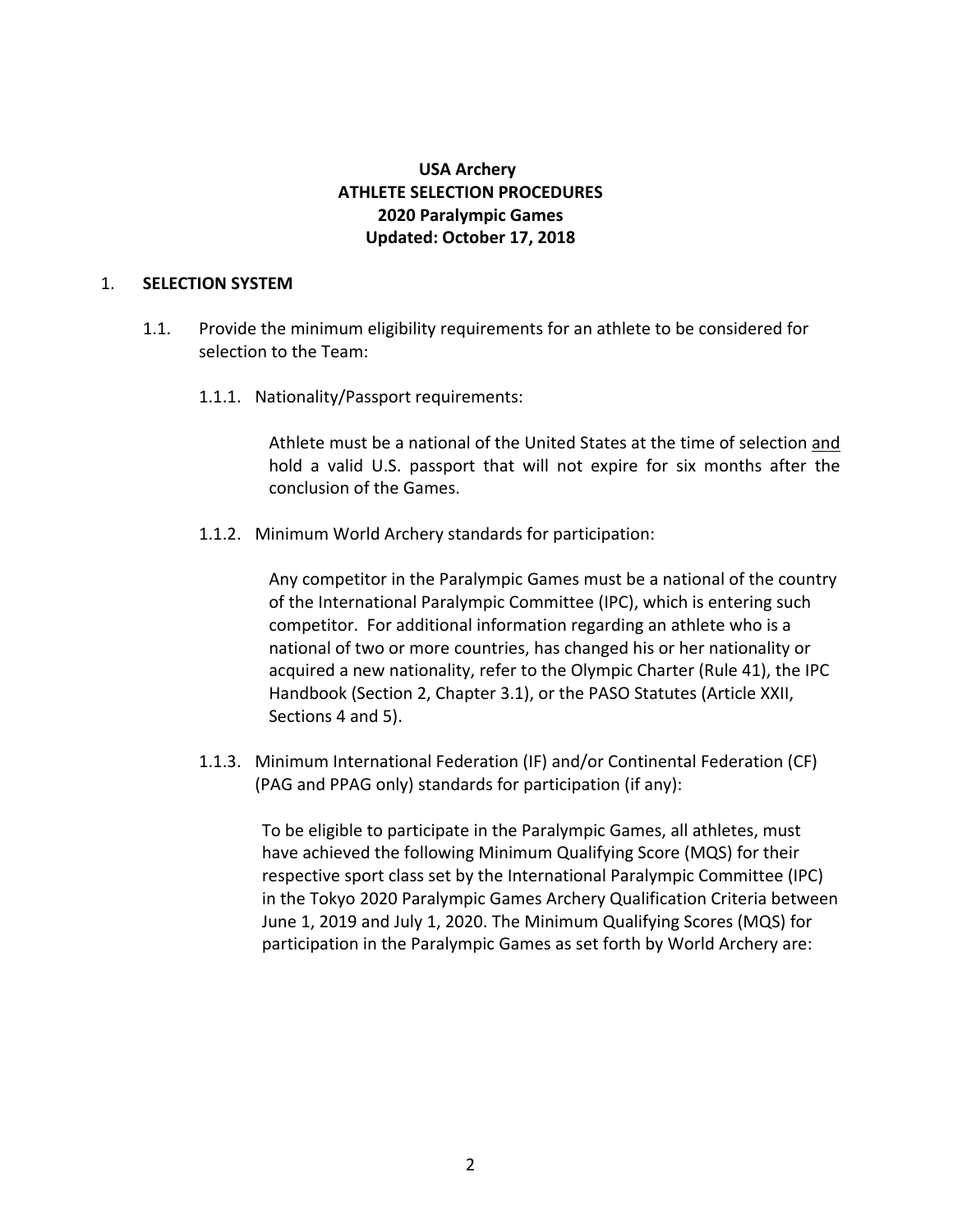| <b>Sport Class</b>               | 720<br><b>Round MQS</b> |
|----------------------------------|-------------------------|
| Men's Individual W1              | 590                     |
| Men's Individual Compound Open   | 650                     |
| Men's Individual Recurve Open    | 570                     |
| Women's Individual W1            | 520                     |
| Women's Individual Compound Open | 620                     |
| Women's Individual Recurve Open  | 530                     |

The MQS can be shot in any registered United States Archery Team (USAT) event or other World Ranking event after June 1, 2019. A listing of sanctioned events can be found on the USA Archery website at [www.usarchery.org.](http://www.usarchery.org/)

- 1.1.4. Other requirements (if any):
	- Athletes must have successfully completed all Games Registration requirements by stated deadline.
	- Athletes must be members in good standing with USA Archery.
	- At the time of nomination an athlete must be internationally classified with either a 'Confirmed' sport class status or a 'Review' sport class status with a review date after 31 December 2020. A description of sport-specific classification requirements and current international athlete sport class status can be found at the World Archery website at [www.archery.org.](http://www.archery.org/)
	- To be nominated to the 2020 Paralympic Team, archers must have met the MQS prior to the beginning of the Round Robin matches in the Third Trials Event to be eligible to compete in the Round Robin Matches of the 2020 Paralympic Trials.

## 1.2. Tryout Events:

- 1.2.1. Provide the event names, dates and locations of all trials, events and camps to be used as part of the selection process.
	- First Trials Event: Arizona Cup April 2020
	- Second Trials Event: Gator Cup May 2020
	- Third Trials Event: SoCal Showdown June 2020

All dates and locations will be confirmed at least 45 days prior to the event and will be posted on the USA Archery website at [www.usarchery.org.](http://www.usarchery.org/)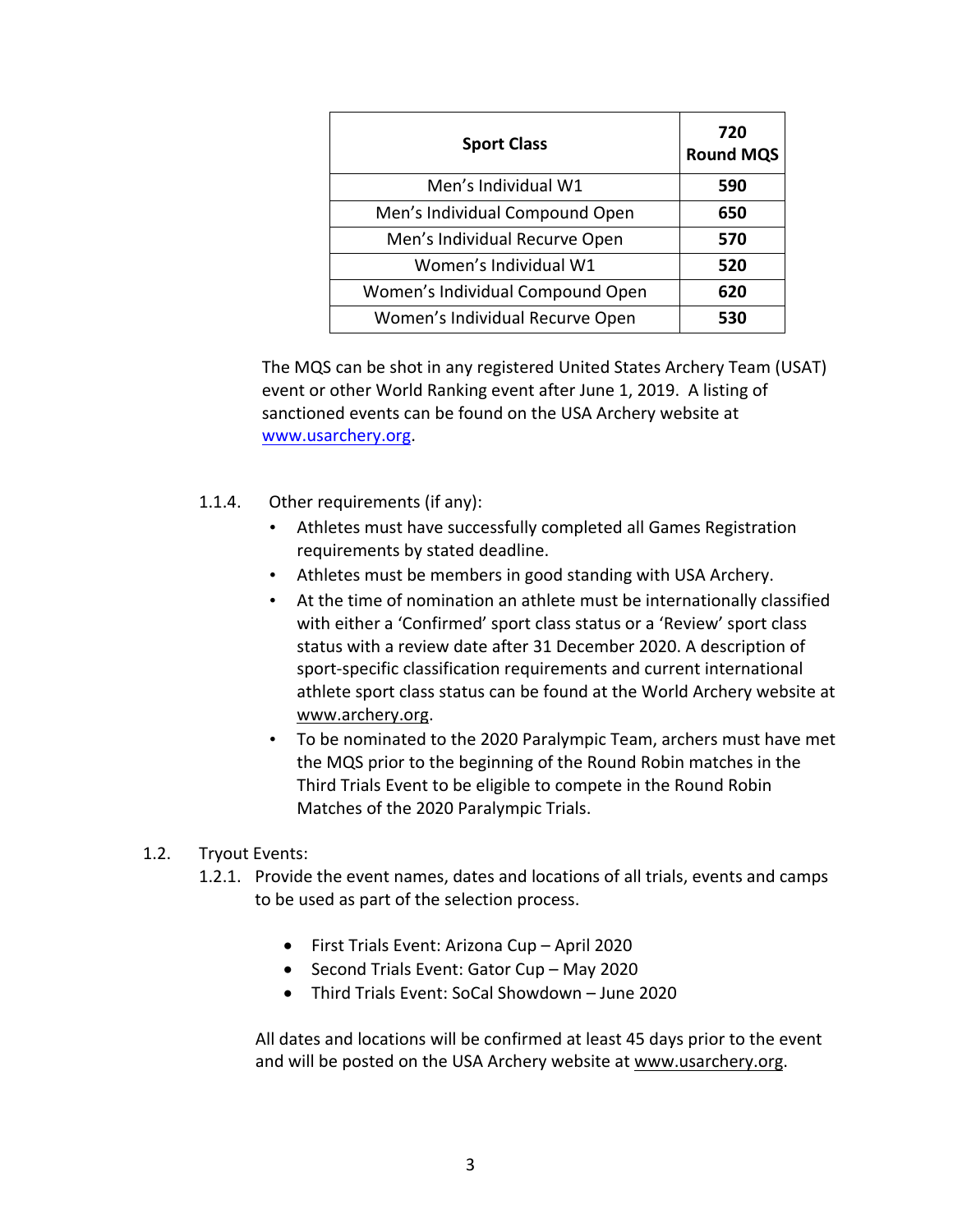1.2.2. Provide event names, dates, locations and description of how athletes qualify for the trials, events and camps listed above in 1.2.1. (if any).

> The First Trials and Second Trials Event of the 2020 U.S. Paralympic Trials will be open to any USA Archery member who meets the International Paralympic Committee (IPC) standards for classification. Athletes will need to meet all necessary registration requirements and deadlines for the selection event, as well as complete all other required forms, including the intent to compete form, prior to the start of competition to include:

- 1.2.2.1 A completed 2020 U.S. Paralympic Trials registration form to be submitted with the 2020 U.S. Paralympic Trials registration fee. Registration for the 2020 U.S. Paralympic Trials – Archery will open at least 60 days prior to the start of the First Trials Event and the deadline for completing the trials registration form will be posted at [www.usarchery.org](http://www.usarchery.org/) with the registration materials. However, late registration is allowed until the date specified in the registration materials with an additional late registration fee. The registration fee will cover all three Trials Events.
- 1.2.2.2 If an athlete has not met IPC Classification standards, classification must take place prior to the beginning of the First Trials Event.
- 1.3. Provide a comprehensive, step-by-step description of the method that explains how athletes will go through the selection process (include maximum Team size).

The trials process is defined in **Attachment A**, and the number of quota positions per division is dependent on the U.S. qualifying quota slots per the IPC approved Qualification Guide found at: [https://www.paralympic.org/tokyo-](https://www.paralympic.org/tokyo-2020/qualification-criteria)[2020/qualification-criteria.](https://www.paralympic.org/tokyo-2020/qualification-criteria)

## 2. **DISCRETIONARY SELECTION (if applicable)**

2.1. Provide rationale for utilizing discretionary selection (if any):

Bipartite Invitations may result in appointment of athletes to the 2020 Paralympic Team. To be considered for a Bipartite Commission Invitation, NPCs must submit an official application in writing to World Archery by April 1, 2020.

2.2. List the discretionary criteria and explain how they will be used (if any):

The Bipartite Allocation Slots are awarded by the International Paralympic Committee and World Archery to athletes directly by name and USA Archery may apply for Bipartite slots per the discretionary criteria outlined below.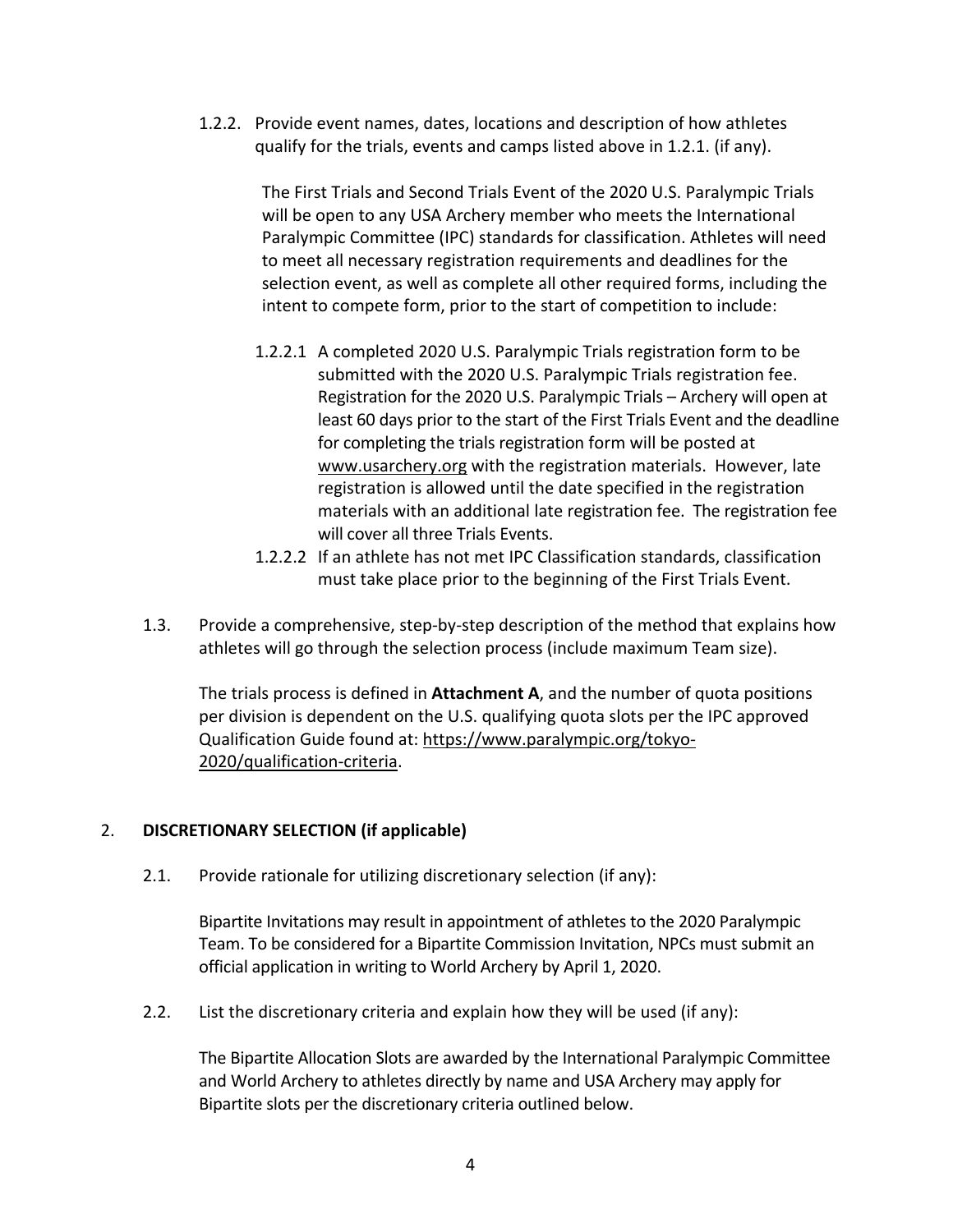Bipartite Invitation Allocation Method:

The International Paralympic Committee and World Archery allocates bipartite slots based on the principles below (in no particular priority order):

- to ensure the participation of top athletes who may have not had the opportunity to formally qualify through other methods due to extraordinary circumstances;
- to ensure the representation of athletes with a severe impairment;
- to ensure medal events will have sufficient representation for viability; and
- to enable greater representation by gender.

Prior to awarding Bipartite slots the International Paralympic Committee and World Archery may invite each National Paralympic Committee to submit an application requesting that an athlete or athletes be considered for a Bipartite slot.

USA Archery may, but is not required to, submit an application for a Bipartite slot depending on whether or not, as determined by the Paralympic Archery Team Selection Committee (Section 2.3), there are athlete candidates who meet the above principles and who are capable of a top three (podium) result, can positively impact team performance, or are considered to be on track to produce a top three (podium) result in the near future.

The Paralympic Archery Team Selection Committee shall be responsible for making any such selection. Provided, however, that prior to using discretionary appointment, USA Archery will attempt, if possible, to use the final results of the Paralympic Trials. If this is not possible due to time constraints or limitations by the International Paralympic Committee or World Archery, USA Archery will attempt to identify, in advance, a competition or specific event by which the nominee will be chosen.

The final decision of any Bipartite slots will be at the sole discretion of the International Paralympic Committee and World Archery. USA Archery will disclose on its website the submission of particular athletes for the Bipartite slot.

If a Bipartite slot is awarded to an athlete by name, USA Archery will accept such athlete to the Tokyo Paralympic Team pending United States Olympic Committee's approval. USA Archery will disclose on its website the name of any athlete named to the Team through the Bipartite Invitation Allocation Method.

2.3. Provide the name of the committee that will be responsible for making discretionary selections, along with a complete list of the members' titles currently serving on the committee: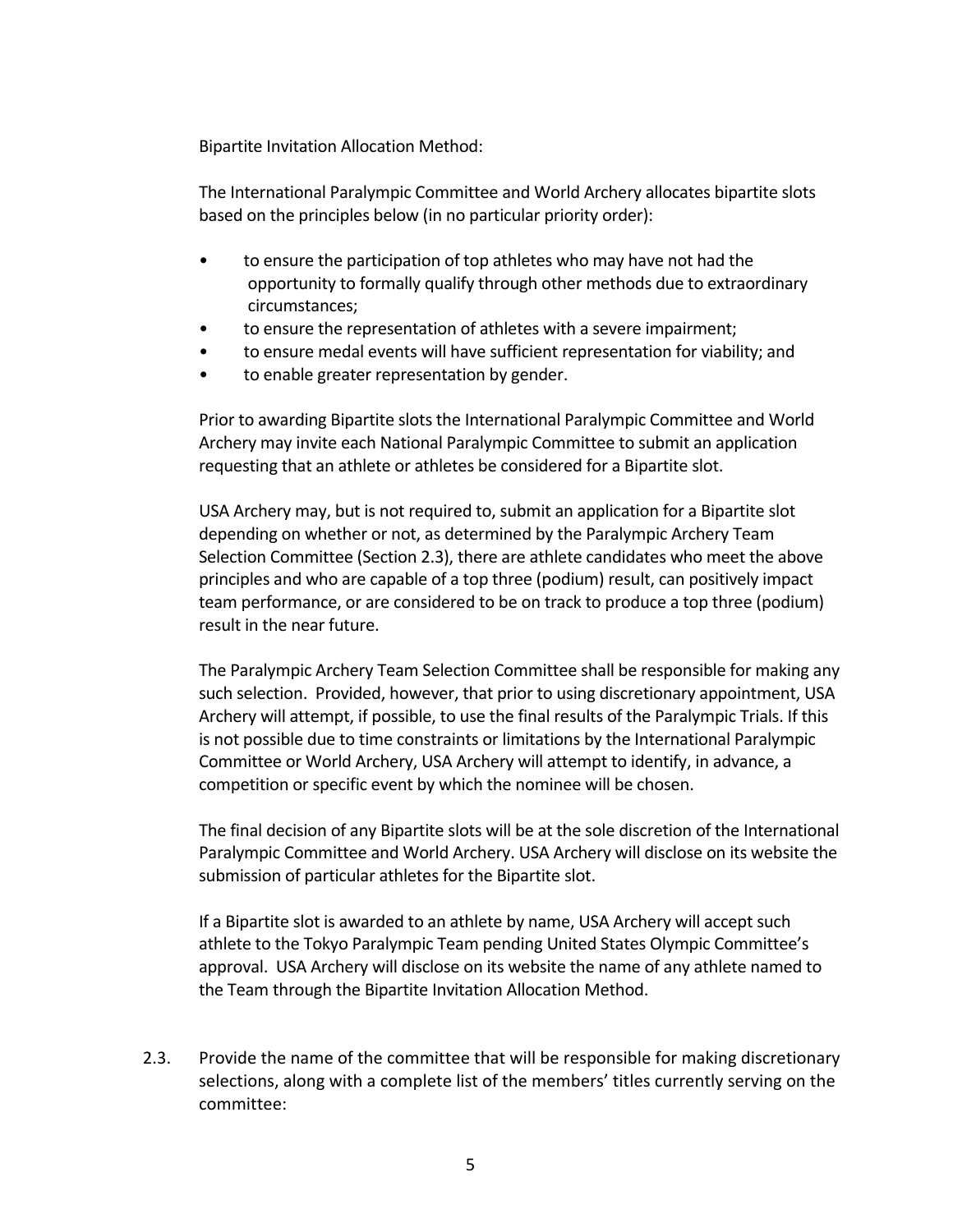The Paralympic Archery Team Selection Committee

- USA Archery Para National Head Coach
- USA Archery CEO
- USA Archery Chief of Sport Performance and Organizational Development
- USA Archery Education and Training Manager
- USA Archery National Event Manager
- USA Archery Recurve Athlete Rep
- USA Archery Para AAC Athlete Chair
- 2.3.1. Specify the process that will be used to identify and handle any potential conflicts of interest involving a member of the committee.

Any member of the committee that has a conflict of interest (to include, but not limited to, an athlete or a coach or a family member of an athlete being considered for a nomination to the Team) must disclose this information, recuse him or herself and not influence others regarding the discussions, meetings or decisions involving athlete selection.

## 3. **REMOVAL OF ATHLETES**

3.1. Prior to entry by name to the Local Organizing Committee by the USOC, the NGB/HPMO has jurisdiction over potential nominees.

An athlete who is to be nominated to the Team by USA Archery may be removed for any of the following reasons, as determined by USA Archery:

- 3.1.1. Voluntary withdrawal. Athlete must submit a written letter to USA Archery's CEO.
- 3.1.2. Injury or illness as certified by a physician (or medical staff) approved by USA Archery. If an athlete refuses verification of his/her illness or injury by a physician (or medical staff) approved by USA Archery, his/her injury will be assumed to be disabling and he/she may be removed.
- 3.1.3. Failure to participate in Mandatory Training and/or Competition as defined in Section 4 of these procedures.
- 3.1.4. Violation of the USA Archery Code of Conduct (Section 7).
- 3.1.5. If for any reason, USA Archery believes that it may not be safe for athletes or other coaches to have this individual on the team between the time of appointment and the event, USA Archery retains the right to remove the athlete.
- 3.1.6. Re-classification by the IPC/IF such that the athlete's qualifying performance would not have qualified him or her for the Team.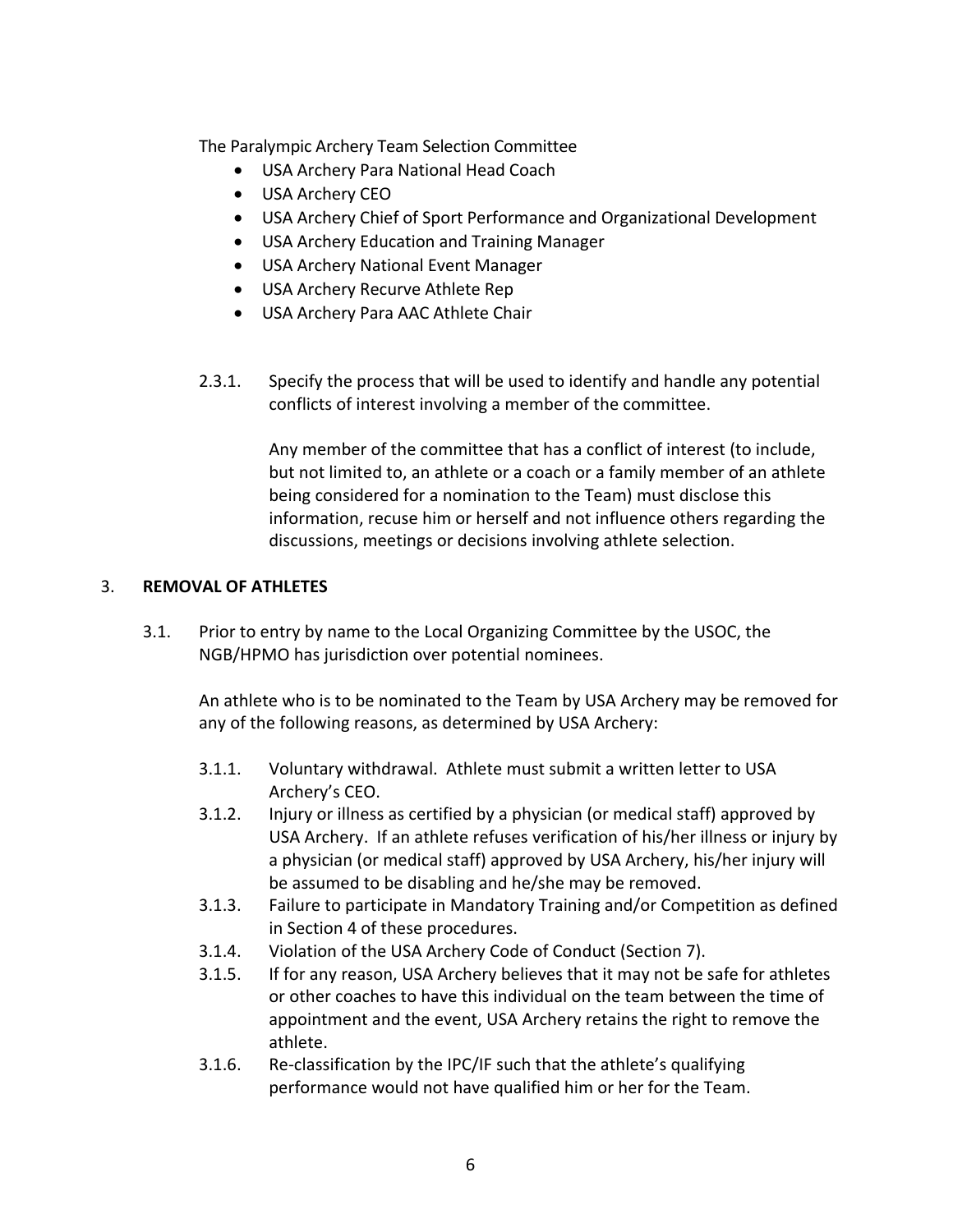3.1.7. Removal by the IPC/IF of the event, in which the athlete qualified for the Team from the program of the 2020 Tokyo Paralympic Games.

An athlete who is removed from the Team pursuant to this provision has the right to a hearing per USA Archery's Bylaws (USA Archery Bylaws, Section 15) and the USOC's Bylaws, Section 9.

3.2. Once athlete entries have been submitted to the Local Organizing Committee by the USOC, the USOC has jurisdiction over the Team, at which time, in addition to any applicable USA Archery Code of Conduct, the USOC's Code of Conduct and Grievance Procedures apply. The USOC's Code of Conduct and Grievance Procedures can be found at:

**<http://www.teamusa.org/Footer/Legal/Governance-Documents>**

3.3. An athlete may be removed as a nominee to the Team or from the Team for an adjudicated violation of IOC, PASO, IPC, WADA, IF, USADA and/or USOC anti-doping protocol, policies and procedures, as applicable.

## 4. **REPLACEMENT OF ATHLETES**

- 4.1. Describe the selection and approval process for determining replacement athlete(s) should a vacancy occur:
	- 4.1.1. Prior to submission of Entries by Name to the Local Organizing Committee, including any applicable group or committee:

Replacement athletes will be determined through the trials process described in **Attachment A**.

4.1.2. After submission of Entries by Name to the Local Organizing Committee, including any applicable group or committee:

> Replacement athletes will be determined through the trials process described in **Attachment A**.

## 5. **SUPPORTING DOCUMENTS**

USA Archery will retain the approved Selection Procedures and all supporting documents, including scouting or evaluation forms, etc., and data from the selection process for six months past the date of the Closing Ceremony of the Games.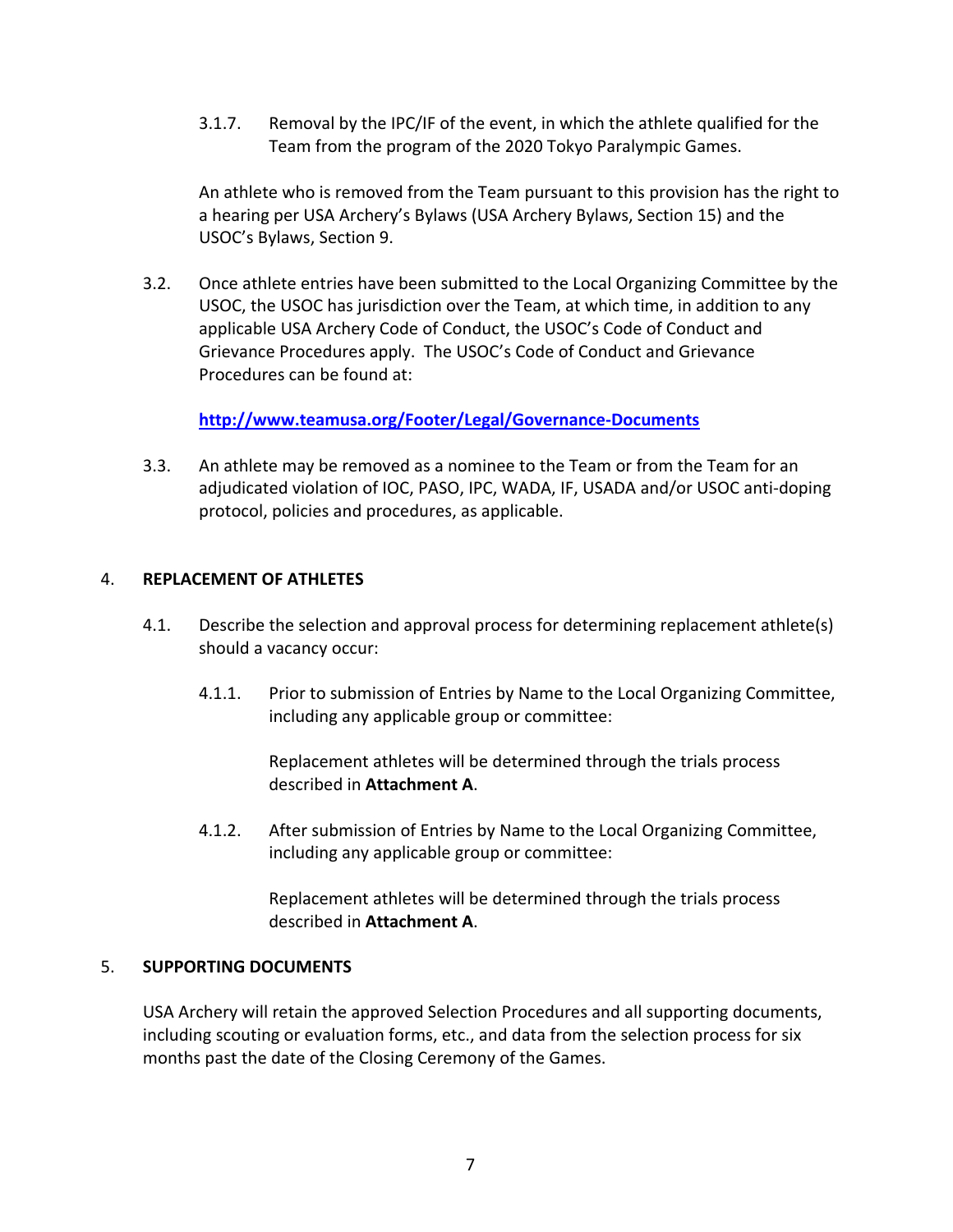## 6. **REQUIRED DOCUMENTS**

In addition to the USOC Code of Conduct, the following documents are required to be signed by an athlete as a condition of nomination to the 2020 Paralympic Games and are included as attachments:

- 1. CODE OF CONDUCT The USA Archery Code of Conduct can be found at <https://www.teamusa.org/usa-archery/about-usa-archery/forms-and-policies>
- 2. WAIVER AND RELEASE The USA Archery Waiver and Release form can be found at <https://www.teamusa.org/usa-archery/about-usa-archery/forms-and-policies>
- 3. INTENT TO COMPETE FORM The USA Archery Intent to Compete form can be found at [http://www.usarchery.org](http://www.usarchery.org/)

## 7. **PUBLICITY/DISTRIBUTION OF PROCEDURES**

The USOC approved Selection Procedures (complete and unaltered) will be posted/published by USA Archery in the following locations:

7.1. USA Archery's Website: [www.usarchery.org](http://www.usarchery.org/)

These procedures will be posted as soon as possible, but not more than five business days following notice of approval by the USOC.

## 8. **DATE OF NOMINATION**

The Nomination of Athletes form, including replacements, will be announced to all athletes and submitted to the USOC on or before:

## **July 10, 2020**

## 9. **MANDATORY TRAINING AND/OR COMPETITION**

Specify the location, schedule and duration of mandatory training and/or competition:

## **Paralympic Team Camp #1-TBD Paralympic Team Camp #2-TBD**

Mandatory training and/or competition will be announced at least 45 days prior to each camp or event.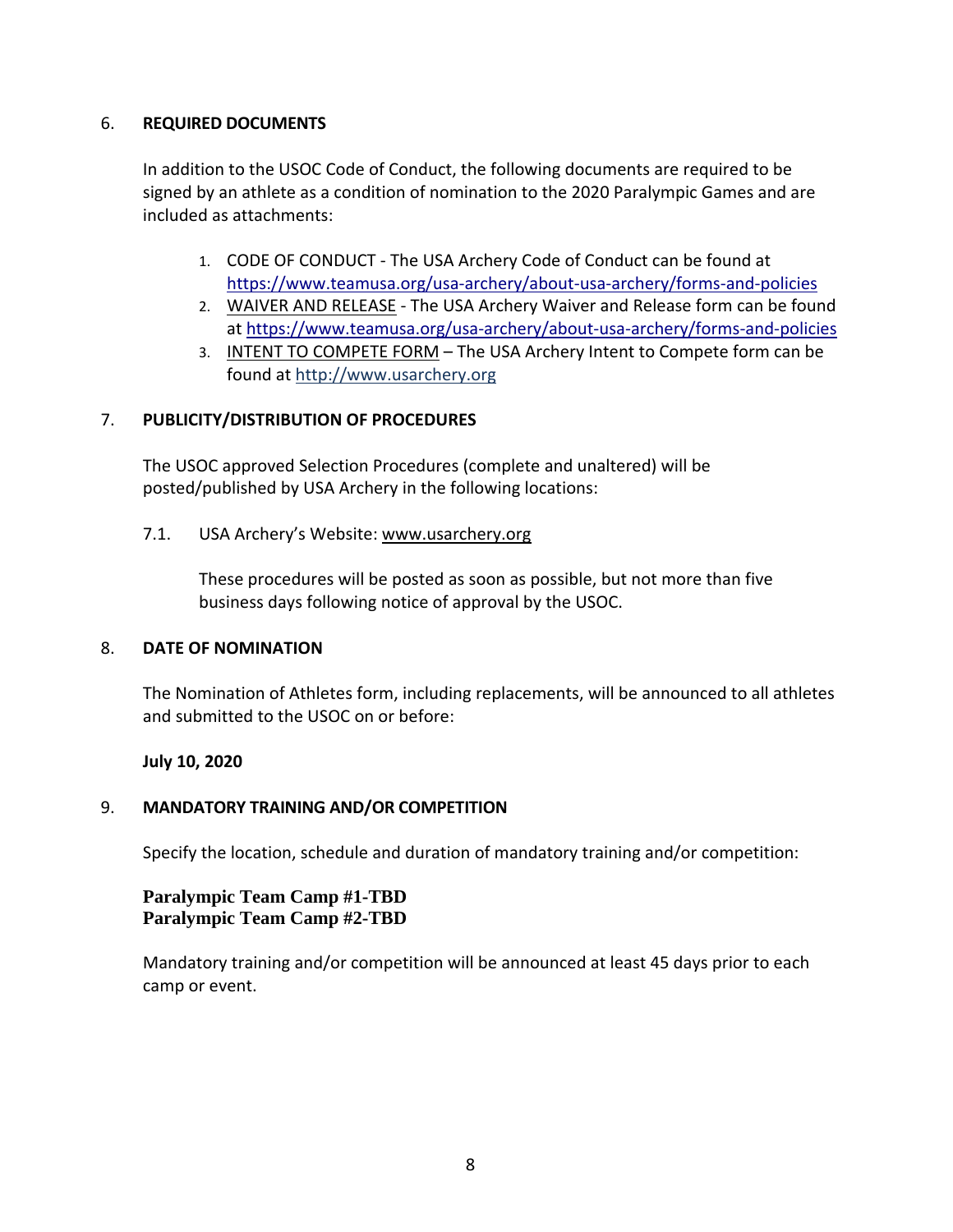## 10. **ANTI-DOPING REQUIREMENTS**

Athletes must adhere to all IOC, IPC, PASO, WADA, IF, USADA and USOC anti-doping protocols, policies and procedures, as applicable. This includes participation in Out-of-Competition Testing as required by the IOC, IPC, PASO, WADA, IF, USADA and USOC Rules, as applicable.

## 11. **DEVELOPMENT OF SELECTION PROCEDURES**

The following committee/group was responsible for creating these Selection Procedures: Paralympic Archery Team Selection Committee

- USA Archery Para National Head Coach, Randi Smith
- USA Archery CEO, Rod Menzer
- USA Archery Chief of Sport Performance and Organizational Development, Mary Emmons
- USA Archery Education and Training Manager, Guy Krueger
- USA Archery National Event Manager, Sheri Rhodes
- USA Archery Recurve Athlete Rep, Brady Ellison
- USA Archery Para AAC Athlete Chair, Eric Bennett

## 12. **NGB/HPMO BYLAWS AND GRIEVANCE PROCEDURES**

The USA Archery's Bylaws and Grievance Procedures can be found at: <http://www.teamusa.org/USA-Archery/Resources/Governance/Bylaws>

## 13. **INTERNATIONAL DISCLAIMER**

These procedures are based on IOC, IPC, PASO, as applicable, and/or World Archery rules and regulations as presently known and understood. Any change in the selection procedures caused by a change in IOC, IPC, PASO, as applicable, and/or World Archery rules and regulations will be distributed to the affected athletes immediately. The selection criteria are based on the latest information available to USA Archery. However, the selections are always subject to unforeseen, intervening circumstances, and realistically may not have accounted for every possible contingency. If any force of nature, or force majeure, should cause the altercation or cancellation of any of the selection events listed in this document, these selection procedures will be revised, pursuant to their resubmission to the USOC.

## 14. **ATHLETE OMBUDSMAN**

Athletes who have questions regarding their opportunity to compete that are not answered by USA Archery may contact the USOC Athlete Ombudsman, Kacie Wallace, by:

- Telephone at (719) 866-5000
- Email at [Kacie.wallace@usoc.org](mailto:Kacie.wallace@usoc.org)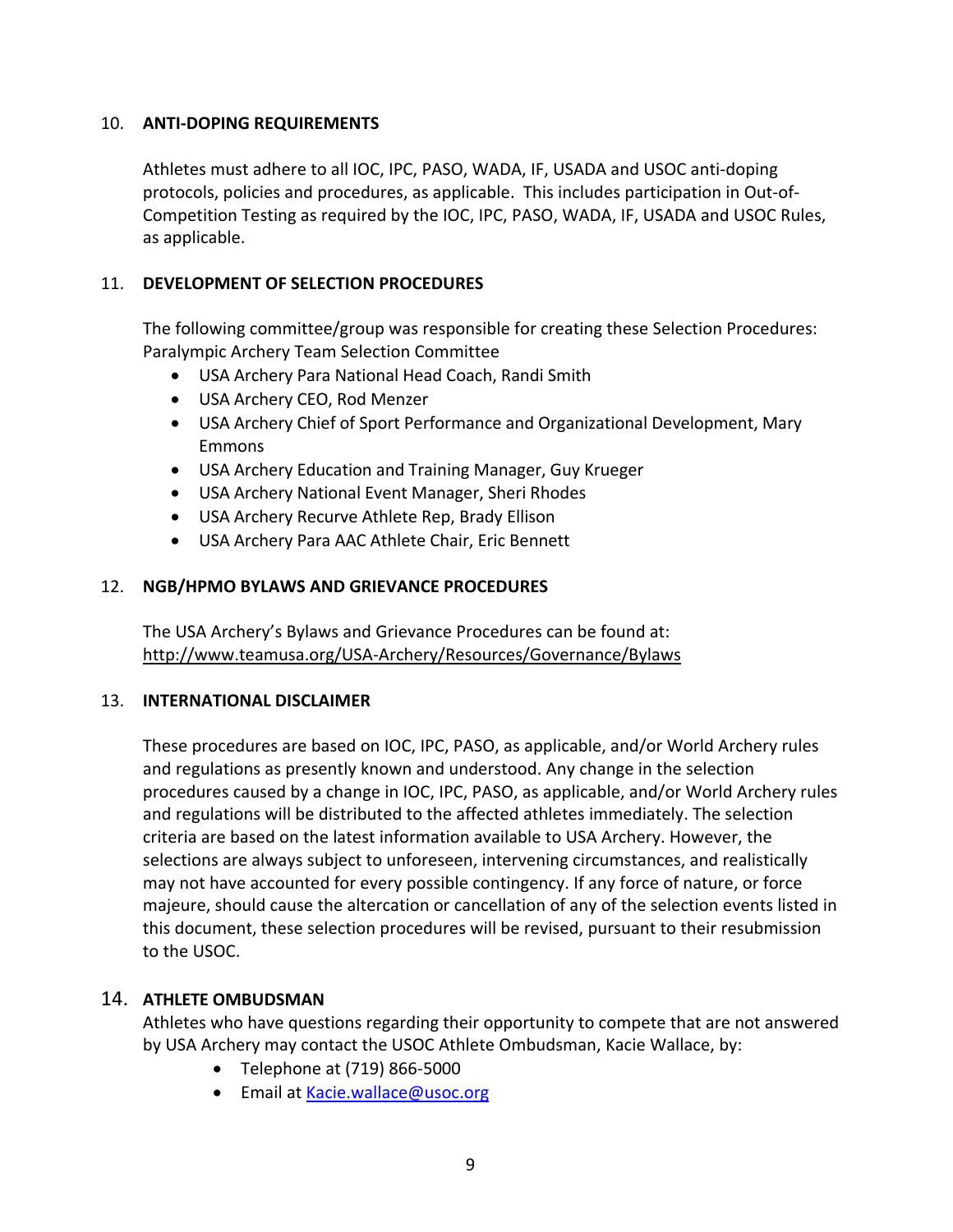## • <http://www.teamusa.org/Athlete-Resources/Athlete-Ombudsman>

## 15. **NGB/HPMO SIGNATURES**

**I certify that I have read and understand the standards/criteria set by our IF and/or CF (PAG/PPAG only) and incorporated those standards/criteria into our Selection Procedures. I further certify that the information provided herein regarding Athlete Selection Procedures represents the method approved by USA Archery.**

| <b>Position</b>                                             | <b>Print Name</b>    | Signature     | <b>Date</b> |
|-------------------------------------------------------------|----------------------|---------------|-------------|
| NGB/HPMO President or<br>CEO/Executive Director             | Rod Menzer           | Kod Merzer    | 10/17/18    |
| Nat. Team Coach, Head<br>Coach, or<br>Nat. Program Director | <b>Mary Emmons</b>   | Mary ) inmors | 10/17/18    |
| <b>USOC Athletes' Advisory</b><br>Council Representative*   | <b>Brady Ellison</b> |               | 10/17/18    |

\* If the USOC AAC Representative has delegated authority to the Alternate AAC Representative to sign the Selection Procedures, attach a letter from the AAC Representative indicating the reason he/she has delegated authority.

\* Signature by the Athlete Representative constitutes that he/she has read and understands the Selection Procedures. If the Athlete Representative reads and does not agree with the Athlete Selection Procedures being submitted by the NGB/HPMO, he/she may submit those reasons in writing to his/her Sport Performance Team.

\* If, for some reason, a sport does not have an elected USOC AAC Representative, the NGB/HPMO must designate an athlete from that sport to review and sign the Selection Procedures.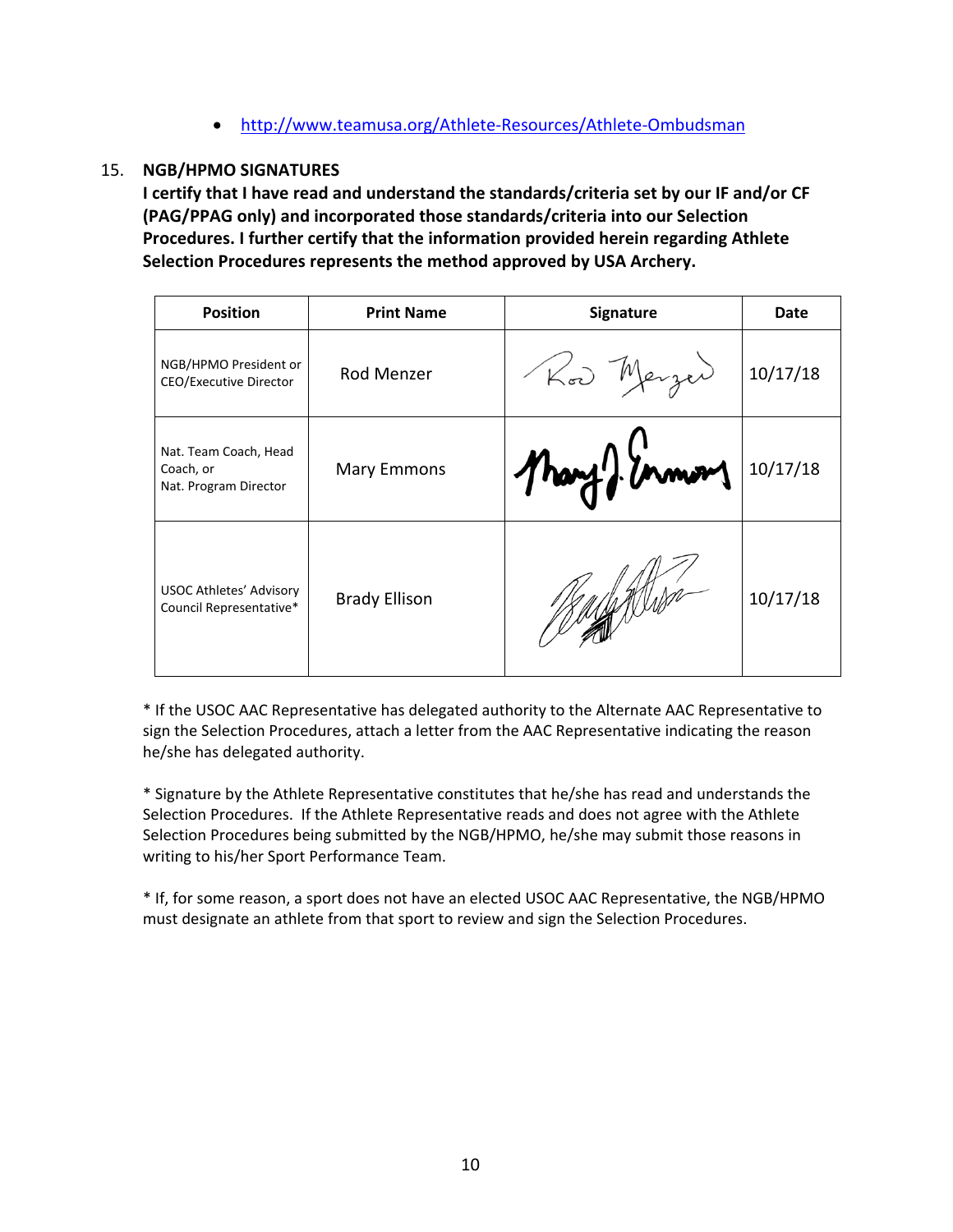## **ATTACHMENT A 2020 Paralympic Games U.S. Team Trials – Archery Event Schedule**

#### **EVENT SCHEDULE SUBJECT TO CHANGE**

**First Trials Event: 2020 Arizona Cup –** Date and Location will be announced at least 45 days prior to the event.

• 72 Arrow Round #1

**Second Trials Event: 2020 Gator Cup -** Date and Location will be announced at least 45 days prior to the event.

• 72 Arrow Round #2 **CUT TO TOP EIGHT ARCHERS**

**Third Trials Event: 2020 SoCal Showdown –** Date and Location will be announced at least 45 days prior to the event.

•

- 72 Arrow Round #3
- Round Robin Matches Seven Matches

## **Confirmation of the 2020 U.S. Paralympic Team: Up to 3 Men & 3 Women for the following categories – W1, Open Recurve, Open Compound**

Archers must compete in all stages of the 2020 Paralympic Games U.S. Team Trials event to be eligible for team selection. The Trials event may be a stand-alone event or combined with another USA Archery event. In the event that a trials event is combined with another USA Archery event, any non-trials event Elimination Round Matches will not be counted within the selection procedures.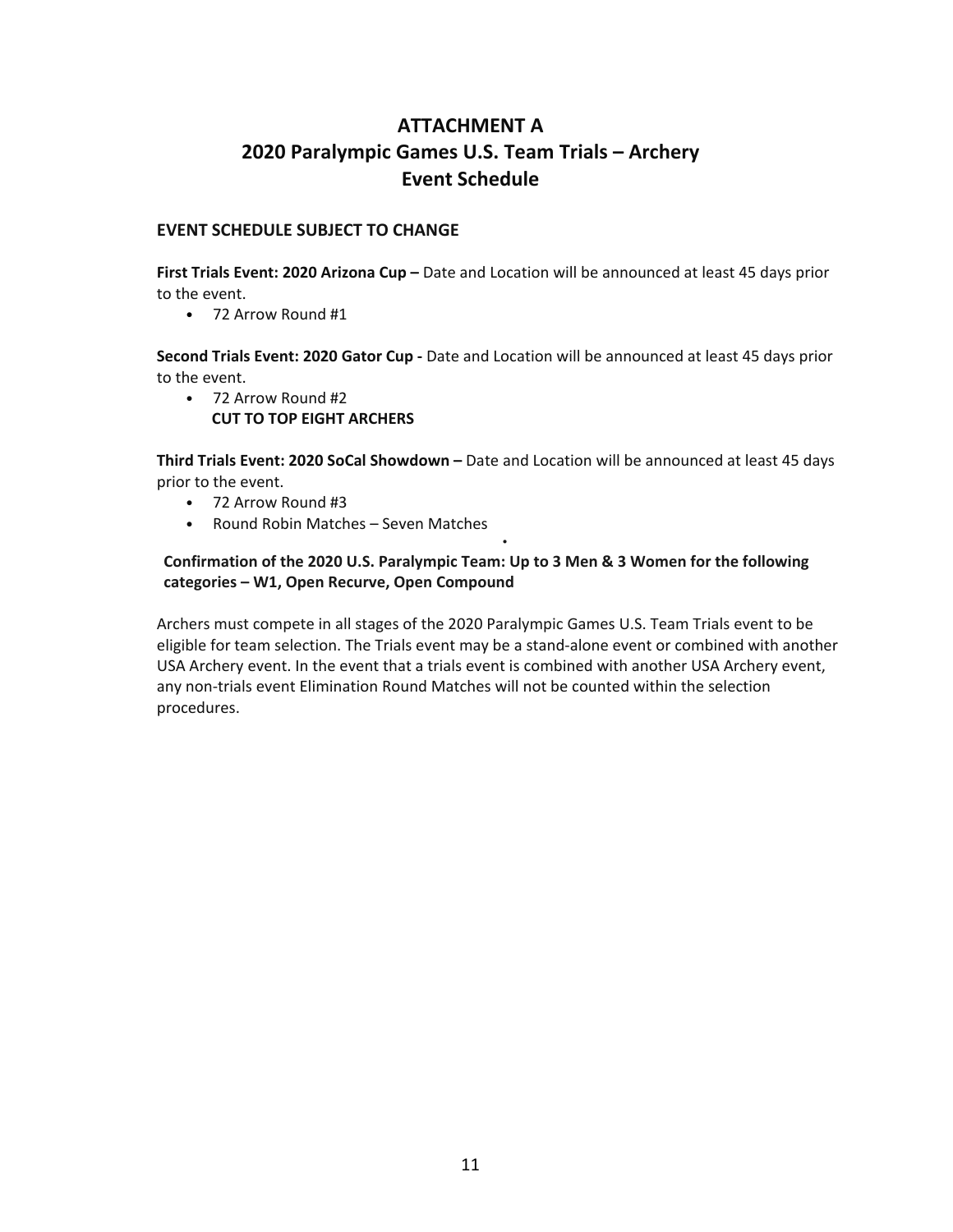## **SELECTION PROCEDURES**

#### **1. Trials Event #1 – 2020 ARIZONA CUP**

### 1.1 **ONE 72-ARROW ROUND**

1.1.1 The 72 Arrow Round #1 will be shot at the 2020 Arizona Cup, and ranking points will be allocated to the top eight archers according to their ranking based on the cumulative total of 72-Arrow Round #1. Points will be allocated according to Table 1:

| <b>Ranking</b>          | <b>Points</b> |
|-------------------------|---------------|
| 1                       | 5.00          |
| $\overline{\mathbf{2}}$ | 4.00          |
| 3                       | 3.00          |
| 4                       | 2.5           |
| 5                       | 2.00          |
| 6                       | 1.5           |
| 7                       | 1.00          |
| 8                       | .5            |

## **Table 1. 72-Arrow Round #1 Ranking Points Distribution.**

- 1.1.1.1 The 72-Arrow Round #1 will be competed according to World Archery Rules.
- 1.1.1.2 Recurve archers will shoot 70M and Compound archers will shoot 50M.
- 1.1.2 A tie in cumulative score following the 72-Arrow Round #1 for the 8th position will be broken with a single arrow shoot-off, in accordance with World Archery Rules 14.5.2.
- 1.1.3 A tie within the top 8 archers from 72-Arrow Round #1 will be broken by the total number of 10s followed by the total number of X's.
- 1.1.4 If a tie still exists between two or more archers, the tied archers will receive the same ranking and points associated with that ranking.
- 1.1.5 The next lower ranked archer will receive the ranking *y* places down from the ranking of the tied archers where *y* is the number of archers tied. For example, if three archers tie for 2nd place score with the same number of 10's and X's, then those three archers will receive the 2nd ranking for 72- Arrow Round #1 will receive 4.00 points. The next lower ranked archer would be 5th ranked after 72-Arrow Round #1 and receive 2.0 points.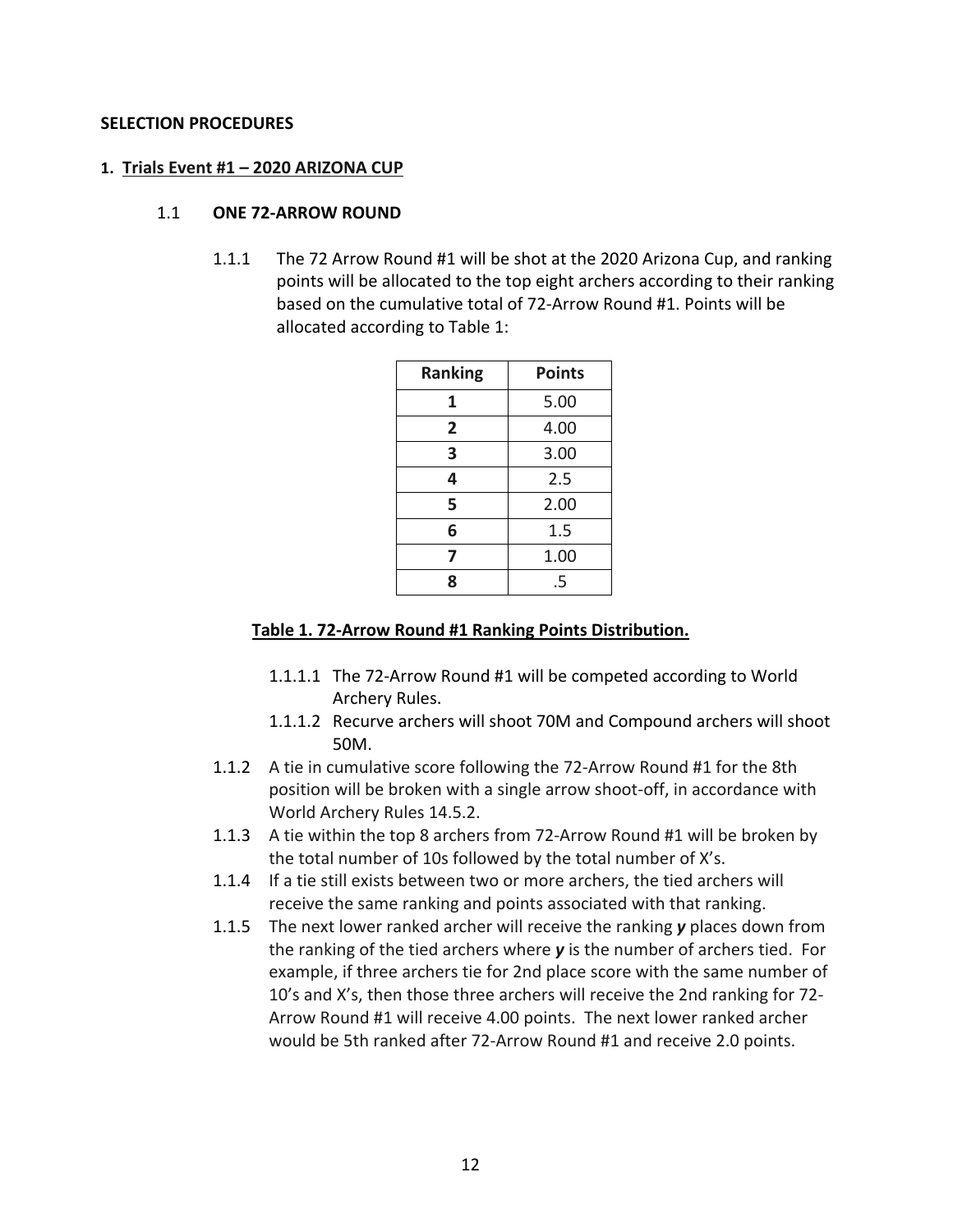#### **1.2 72-ARROW ROUND #1 BONUS POINTS**

| z.                  |                                                  |           |
|---------------------|--------------------------------------------------|-----------|
|                     | 72-Arrow Round #1<br><b>Bonus Points Awarded</b> |           |
|                     | +2 Points                                        | +1 Points |
| Recurve Men Open    | 620                                              | 605       |
| Compound Men Open   | 685                                              | 680       |
| W1 Men Compound     | 640                                              | 630       |
|                     |                                                  |           |
| Recurve Women Open  | 590                                              | 570       |
| Compound Women Open | 650                                              | 640       |
| W1 Women Compound   | 640                                              | 630       |

1.2.1 Following 72-Arrow Round #1 Bonus Points will be awarded according to Table  $\sim$ 

#### **Table 2. 72 Arrow Round #1 Bonus Points Distribution**

#### **1.3 AWARDED POINTS - FIRST TRIALS EVENT**

- 1.3.1 Awarded 72-Arrow Round #1 Ranking and Bonus Points become final following the completion of the First Trials Event.
- 1.3.2 Any ties in Cumulative Total Points will remain and will not be broken.
- 1.3.3 Cumulative Total Points during the First Trials Event will be carried over to the Second Trials Event.

#### **2. Trials Event #2 – 2020 GATOR CUP**

#### **2.1 ONE 72-ARROW ROUND**

- 2.2.1 The 72-Arrow Round #2 will be competed according to World Archery Rules.
- 2.2.2 The 72 Arrow Round #2 will be shot at Trials Event #2, and ranking points will be allocated to the top eight archers according to their ranking based on the cumulative total of 72-Arrow Round #2. Points will be allocated according to Table 3: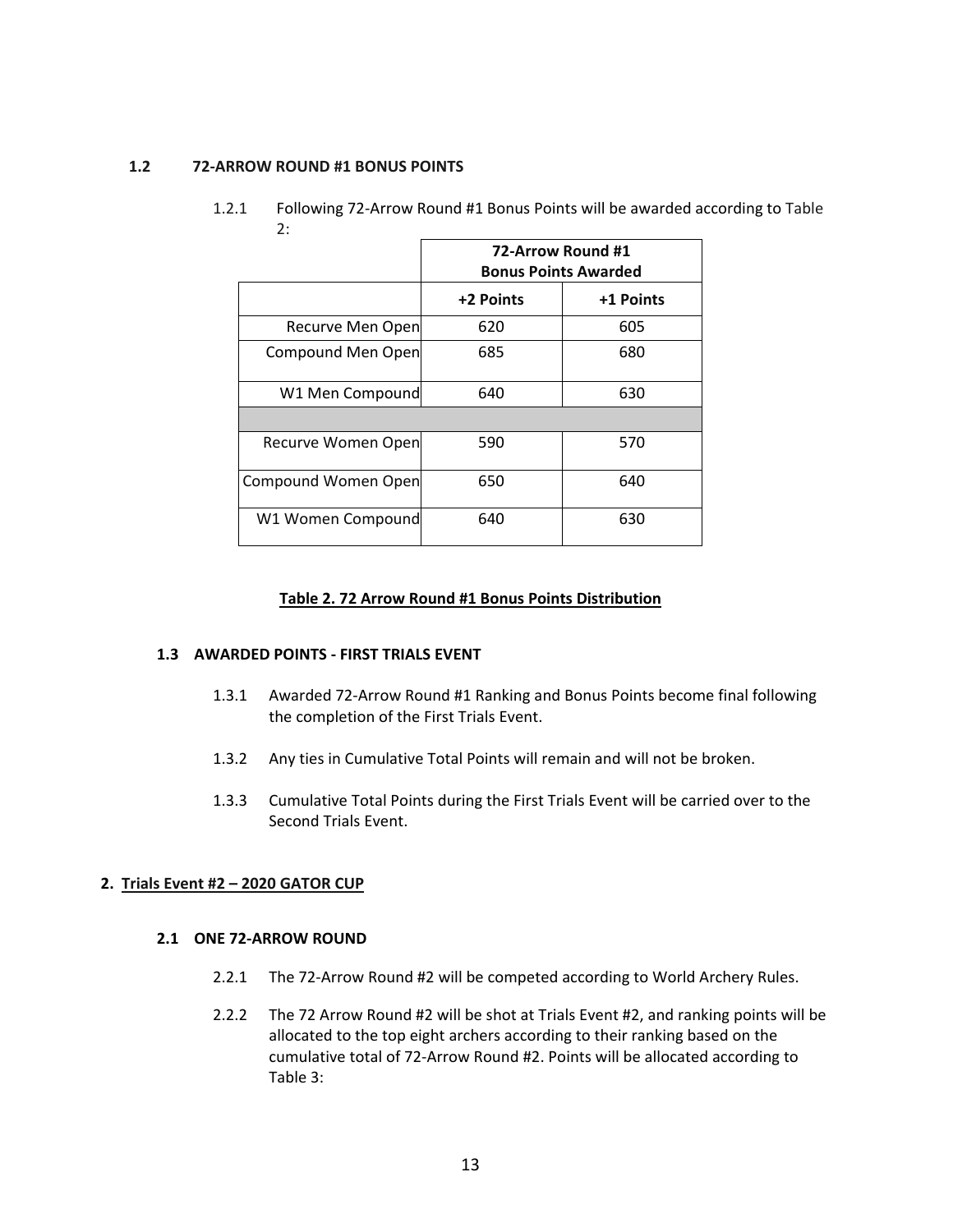| <b>Ranking</b>          | <b>Points</b> |
|-------------------------|---------------|
| 1                       | 5.00          |
| $\overline{\mathbf{2}}$ | 4.00          |
| 3                       | 3.00          |
| 4                       | 2.5           |
| 5                       | 2.00          |
| 6                       | 1.5           |
| 7                       | 1.00          |
| 8                       | .5            |

#### **Table 3. 72-Arrow Round #2 Ranking Points Distribution**

- 2.2.3 A tie in cumulative score following the 72-Arrow Round #2 for the 8th position will be broken with a single arrow shoot-off, in accordance with World Archery Rules 14.5.2.
- 2.2.4 A tie within the top 8 archers from 72-Arrow Round #2 will be broken by the total number of 10s followed by the total number of X's.
- 2.2.5 If a tie still exists between two or more archers, the tied archers will receive the same ranking and points associated with that ranking.
- 2.2.6 The next lower ranked archer will receive the ranking *y* places down from the ranking of the tied archers where *y* is the number of archers tied. For example, if three archers tie for 2nd place score with the same number of 10's and X's, then those three archers will receive the 2nd ranking for 72- Arrow Round #2 will receive 4.00 points. The next lower ranked archer would be 5th ranked after 72-Arrow Round #2 and receive 2.0 points.

| 3. L<br>Following 72-Arrow Round #2 Bonus Points will be awarded acc |           |           |
|----------------------------------------------------------------------|-----------|-----------|
|                                                                      | +2 Points | +1 Points |
| Recurve Men Open                                                     | 620       | 605       |
| Compound Men Open                                                    | 685       | 680       |
| W1 Men Compound                                                      | 640       | 630       |
|                                                                      |           |           |
| Recurve Women Open                                                   | 590       | 570       |
| Compound Women Open                                                  | 650       | 640       |
| W1 Women Compound                                                    | 640       | 630       |

## 2.3 **72-ARROW ROUND #2 BONUS POINTS**

## 2.3.1 Following 72-Arrow Round #2 Bonus Points will be awarded according to Table 4:

## **Table 4. 72-Arrow Round #2 Bonus Points Distribution**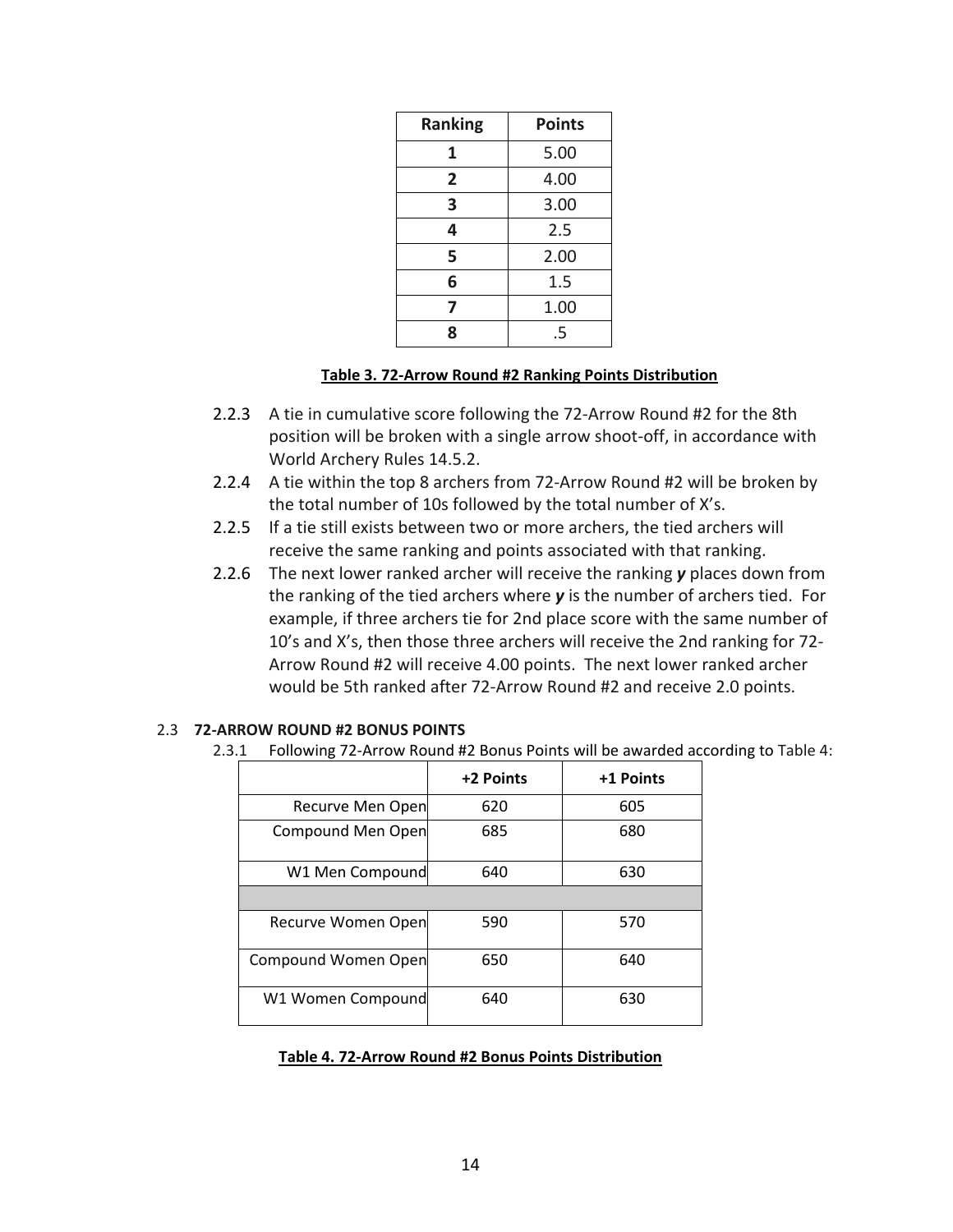#### **2.4 CUT TO THE TOP 8 ARCHERS PER GENDER AND DIVISION**

- 2.4.1 Following the completion on 72-Arrow Round #1 and #2 the Total Points from the First and Second Trials Events will be tabulated.
- 2.4.2 Based on Total Points, the field will be cut to the top 8 men and top 8 women per division.
- 2.4.4 Ties for the 8th position in each gender and division will be broken by using a single set-system match for recurve and a compound round for compound to determine the archer to advance into the top 8 archers.
	- 2.4.4.1 If more than two archers tie for the 8th position, the two archers with the highest qualification round from the Second Trials Event will shoot an elimination match against each other as described in 2.5.4.
	- 2.4.4.2 If more than two archers meet the requirement for the match outlined in 2.4.4.1, a single arrow shoot-off will be used to separate the tie and determine the two archers that will shoot the match against each other.
- 2.4.5 Only the top 8 men and top 8 women per gender and division based on Total Points will proceed to the Third Trials Event, except as noted in Section 9. All other archers will be eliminated from the trials process.

#### **2.5 AWARDED POINTS**

- 2.5.1 Points awarded from the First and Second Trials Events will be added to determine the athlete's ranking following the completion of the Second Trials Event.
- 2.5.2 Total Points become final following the completion of the Second Trials Event.
- 2.5.3 Any ties in Total Points will remain and will not be broken.
- 2.5.4 Total Points from the First & Second Trials Event will be carried over to the Third Trials Event.

#### **3. Trials Event #3 – 2020 SOCAL SHOWDOWN**

#### **3.1 ONE 72-ARROW ROUND**

- 3.1.1 The 72-Arrow Round #3 will be competed according to World Archery Rules.
- 3.1.2 The 72 Arrow Round #3 will be shot at Trials Event #3, and ranking points will be allocated to the top eight archers according to their ranking based on the cumulative total of 72-Arrow Round #3. Points will be allocated according to Table 5: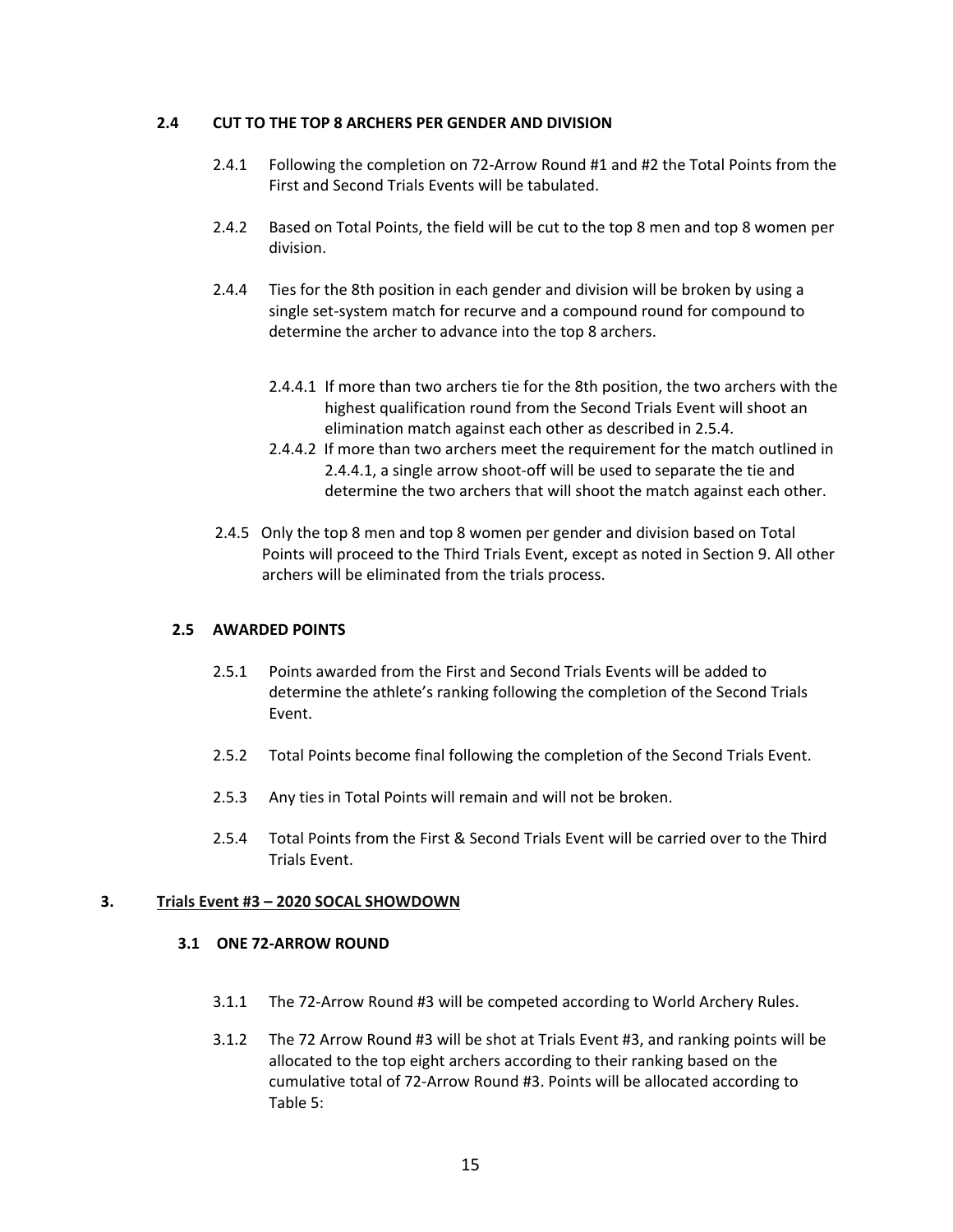| <b>Ranking</b>          | <b>Points</b> |
|-------------------------|---------------|
| 1                       | 10.0          |
| $\overline{\mathbf{2}}$ | 8.0           |
| 3                       | 6.0           |
| 4                       | 5.0           |
| 5                       | 4.0           |
| 6                       | 3.0           |
| 7                       | 2.0           |
| ጸ                       | 1.0           |

#### **Table 5. 72-Arrow Round #3 Ranking Points Distribution**

- 3.1.3 A tie in cumulative score following the 72-Arrow Round #3 for the 8th position will be broken with a single arrow shoot-off, in accordance with World Archery Rules 14.5.2.
- 3.1.4 A tie within the top 8 archers from 72-Arrow Round #3 will be broken by the total number of 10s followed by the total number of X's.
- 3.1.5 If a tie still exists between two or more archers, the tied archers will receive the same ranking and points associated with that ranking.
- 3.1.6 The next lower ranked archer will receive the ranking *y* places down from the ranking of the tied archers where *y* is the number of archers tied. For example, if three archers tie for 2nd place score with the same number of 10's and X's, then those three archers will receive the 2nd ranking for 72- Arrow Round #3 will receive 8.0 points. The next lower ranked archer would be 5th ranked after 72-Arrow Round #3 and receive 4.0 points.

#### **3.2 72-ARROW ROUND #3 BONUS POINTS**

3.2.1 Following 72-Arrow Round #3 Bonus Points will be awarded according to Table 6:

|                     | +2 Points | +1 Points |
|---------------------|-----------|-----------|
| Recurve Men Open    | 620       | 605       |
| Compound Men Open   | 685       | 680       |
| W1 Men Compound     | 640       | 630       |
|                     |           |           |
| Recurve Women Open  | 590       | 570       |
| Compound Women Open | 650       | 640       |
| W1 Women Compound   | 640       | 630       |

#### **Table 6. 72-Arrow Round #3 Bonus Points Distribution**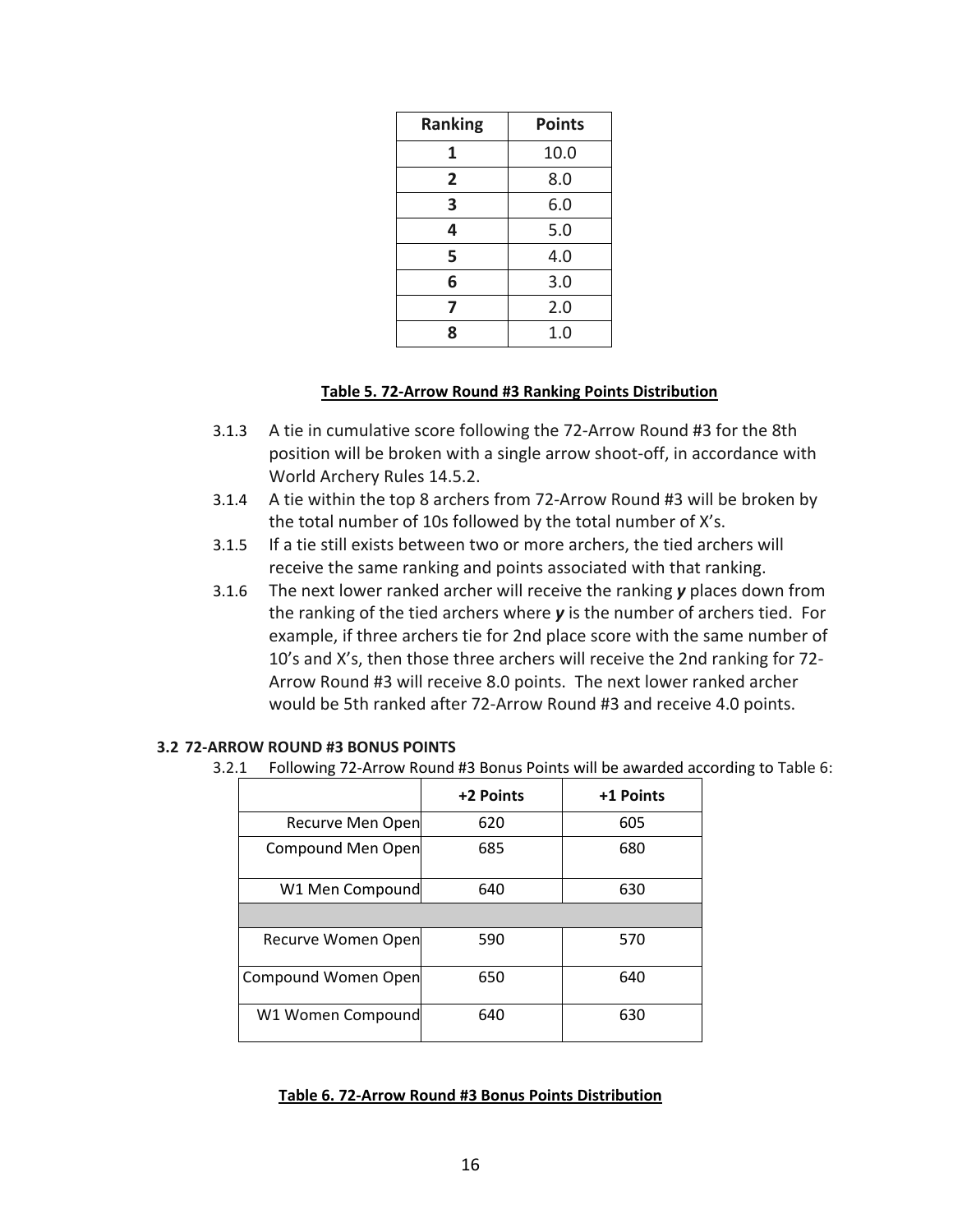#### . **3.3 ROUND ROBIN MATCHES**

- 3.3.1 Round Robin Matches will be competed in the Third Trials Event.
- 3.3.2 Each recurve match will be conducted using the Set-Play System using threearrow ends playing to 6 set points as per World Archery rules. Each compound match will be conducted using the Compound Round of five three arrow ends, with cumulative scoring.
- 3.3.3 In divisions with 5 or more archers, each archer will shoot against each archer of their gender once.
- 3.3.4 In divisions with less than 5 archers, archers will shoot against each archer of their gender twice.
- 3.3.5 Timing for three arrow ends will be 120 seconds per end.
- 3.3.6 Ties will be broken using a single arrow shoot-off procedure in accordance with World Archery rules 14.5.
	- 3.3.6.1 Timing for shoot-offs will be 40 seconds per arrow as per World Archery rules.
- 3.3.7 Awarded Match Bonus Points one point will be given for a win and zero points for a loss in each of the matches.
- 3.3.8 If an archer withdraws from the Round Robin Matches after competition has commenced, all archers will receive a win one bonus point for the match shot against the withdrawn archer, regardless of whether they won or lost the match against the withdrawn archer.

#### 3.3.8.1 - *See 6.5 for information regarding withdrawing from the event.*

#### **3.4 THREE-ARROW END AVERAGE**

- 3.4.1 Following the series of Round Robin Matches, archers will be ranked according to their Three Arrow End Average.
	- 3.4.1.1 Scores shot during a bye match will not be included in the Three-Arrow End Average during Round Robin Matches.
- 3.4.2 Three Arrow End Scores will be recorded from competed matches and the average score from competed Three Arrow Ends will be used to determine an archer's Three Arrow End Average during Round Robin Matches.
- 3.4.3 If an archer withdraws from competition during the Round Robin Matches, archers who have shot against that archer prior to that archer withdrawing, will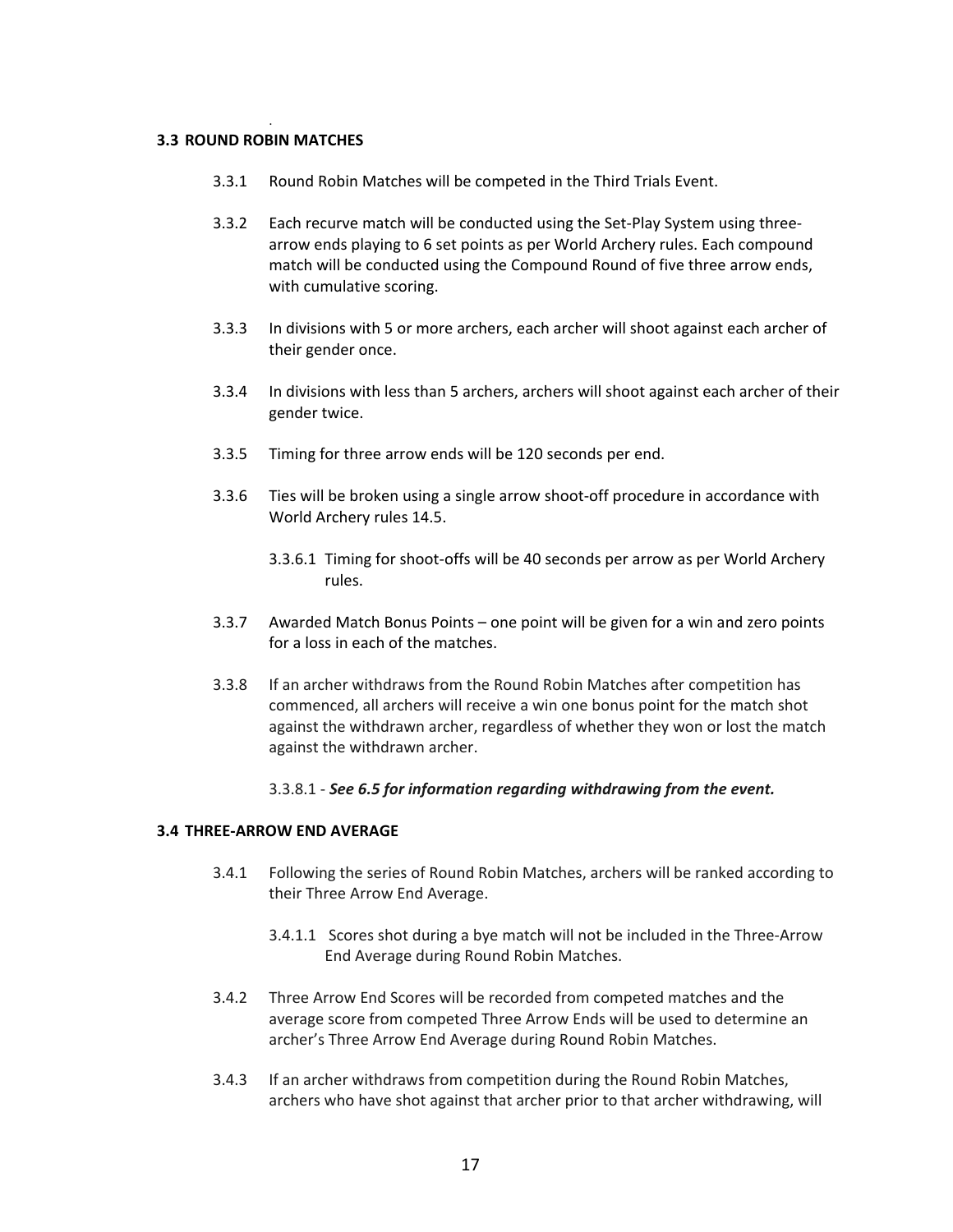have their match score shot against the withdrawn archer count towards their Three Arrow End Average.

3.4.3.1 Archers who did not shoot against the withdrawn archer prior to the archer withdrawing will receive a bye and will not score their ends shot in the bye match. These arrows shot in this situation will NOT count toward the archer's Three Arrow End Average.

#### 3.4.3.2 *See 6.5 for information regarding withdrawing from the event.*

- 3.4.4 If a tie exists between two or more archers in the Three Arrow End Average for the Third Trials Event, the tied archers will receive the same ranking and points associated with that ranking.
	- 3.4.4.1 The next lower ranked archer will receive the ranking y places down from the ranking of the tied archers where y is the number of archers tied. For example, if three archers tie for 2nd place score with the same Three Arrow Average, then those three archers will receive the 2nd ranking for the Three Arrow Average and will receive 8.0 points. The next lower ranked archer would be 5th ranked in the Three Arrow Average and receive 4.0 points.
- 3.4.5 Bonus Points will be allocated according to the archer's Three Arrow End Average, as shown in Table 7:

| <u>Ranking</u> | <b>Points</b> |
|----------------|---------------|
|                | 10.0          |
| $\overline{2}$ | 8.0           |
| 3              | 6.0           |
| 4              | 5.0           |
| 5              | 4.0           |
| 6              | 3.0           |
| 7              | 2.0           |
| 8              | 1.0           |

#### **Table 7: Third Trials Event Three Arrow End Average Points Distribution.**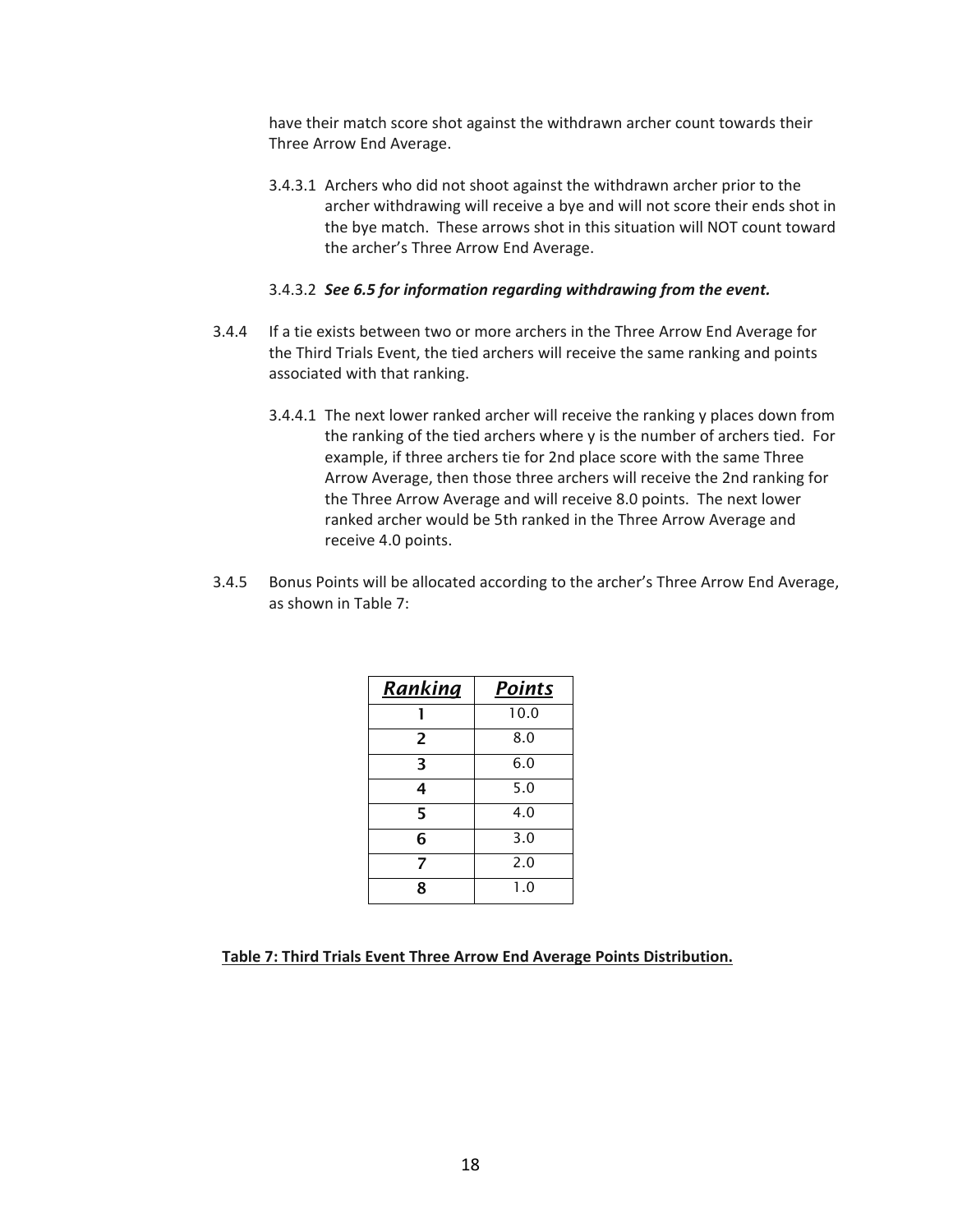#### **4. U.S. Paralympic Team Trials – FINAL RANKINGS**

- 4.1 Athletes will be ranked for Final Rankings by adding together their Total Cumulative Points from the First, Second, and Third Trials Events.
	- 4.1.1 In the event of a tie in the Recurve Open Division for any position in the top 4 of the Final Rankings for the 2020 U.S. Paralympic Trials - Archery:
		- 4.1.1.1 The tie will be broken using a single Set-Play System Match, three arrow ends.
	- 4.1.2 In the event of a tie in the Compound Open or W1 Division for any position in the top 8 if the Final Rankings for the 2020 U.S. Paralympic Trials – Archery:
		- 4.1.2.1 The tie will be broken using five-three arrow ends, cumulative scoring.
	- 4.1.3 If more than 2 archers are tied for any position in the top 4, the two archers with the highest 72-Arrow Round score outlined in Section 3.1 from the Third Trials Event will shoot for the higher-ranking position. For example, if three archers are tied for the 3rd position, the two archers with the highest 72-Arrow Round score from the 72-Arrow Round #3 from the Third Trials Event will shoot a match for 3rd place. The archer with the lowest 72-Arrow Round from the Third Trials event will be ranked 5<sup>th</sup>. Recurve will use Set-Play Match System and Compound will use a Compound Round.
	- 4.1.4 If more than 2 archers meet the requirements for the tie breaker match or if two or more archers tie to be the 2nd person for the tie breaker match, a single arrow shoot-off will be used to separate the tie and determine the two archers that will shoot the match against each other.
	- 4.1.5 In the event of a tie for positions  $5<sup>th</sup>$  through  $8<sup>th</sup>$ , the tie will be broken by using the three-arrow average from the Round Robin portion of the Third Trials Event described in Section 3.4.
	- 4.1.6 The archer with the higher three arrow average as described in section 3.4 will receive the higher final ranking.
	- 4.1.7 If a tie still exists, the archer with the higher 72-Arrow Round Score from the Third Trials Event will receive the higher final ranking.
	- 4.1.8 If a tie still exists, the tie will be broken with a single arrow shoot-off, in accordance with World Archery Rules 14.5.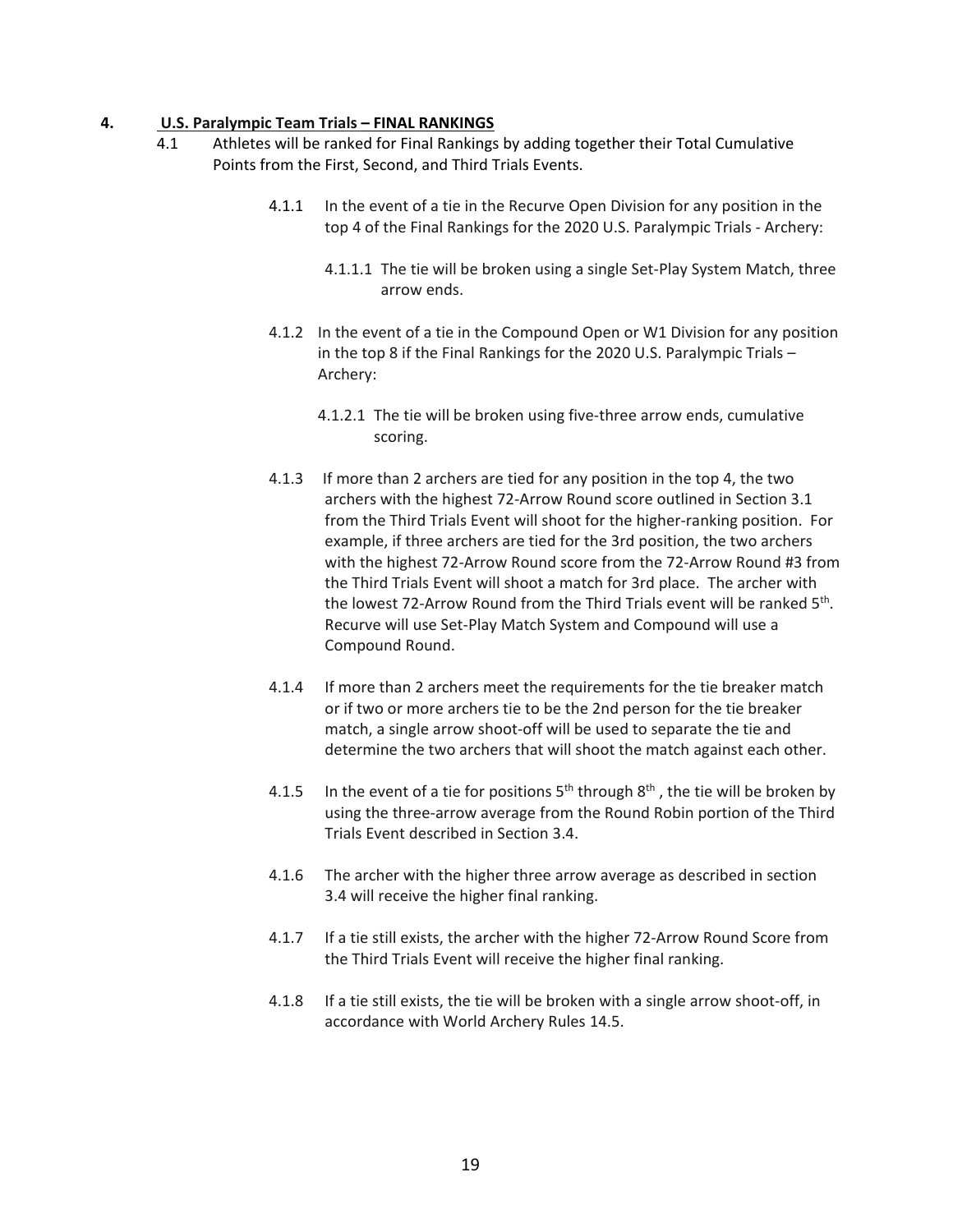- 4.2 Upon completion of each Trials Event the Point Totals become final.
	- 4.2.5 Up to the top three archers in each gender and division will be nominated to the U.S. Paralympic Team for the 2020 Paralympic Games in Tokyo following the Third Trials Event except as noted in Section 2, Discretionary Selection.
	- 4.2.6 Archers nominated to the 2020 U.S. Paralympic Team must stay for a meeting immediately after the Third Trials Event.
- 4.3 In the event that a nominated archer is unable to compete for the U.S. Paralympic Team, USA Archery will select the next available archer based on the final ranking order in that category from the 2020 U.S. Paralympic Trials - Archery.
	- 4.3.1 The Nomination Committee will recommend to the USA ARCHERY Board of Directors, athletes for nomination according to their Final Ranking in the 2020 U.S. Paralympic Trials Archery except as noted in Section 2, Discretionary Selection. USA ARCHERY will confirm the rankings and then nominate athletes to the USOC according to their rankings except as noted in Section 2, Discretionary Selection and equal to the number of quota slots allocated to USA Archery for the 2020 Paralympic Games by the timeframe outlined in Section 8.
	- 4.3.2 Athletes must maintain their performance level leading up to the 2020 Paralympic Games and participate in Mandatory Training and Competitions.
	- 4.3.3 Failure to participate in the mandatory training and competitions will result in USA ARCHERY withdrawing the athlete's nomination to the USOC, unless an excused absence has been granted per Section 6.5.
		- 4.3.3.1 If this situation occurs, USA Archery will nominate a replacement athlete for the position based on the Final Rankings and compliance with all requirements.

## **5. MIXED TEAM SELECTION**

- 5.1 In divisions that the U.S. is eligible to compete in the Mixed Team event, the highestranking male archer and the highest-ranking female archer in each division from the qualification round of the 2020 Paralympic Games will be selected to participate in the mixed team event. In the event that the highest-ranking male or female archer is unable to compete in the Mixed Team event, the following will provide the priority level for selecting the replacement archer:
	- 5.1.1 The next highest ranked archer from the qualification round of the 2020 Paralympic Games.
	- 5.1.2 If two or more archers are tied for the next highest ranking from the qualification round of the 2020 Paralympic Games, the archer with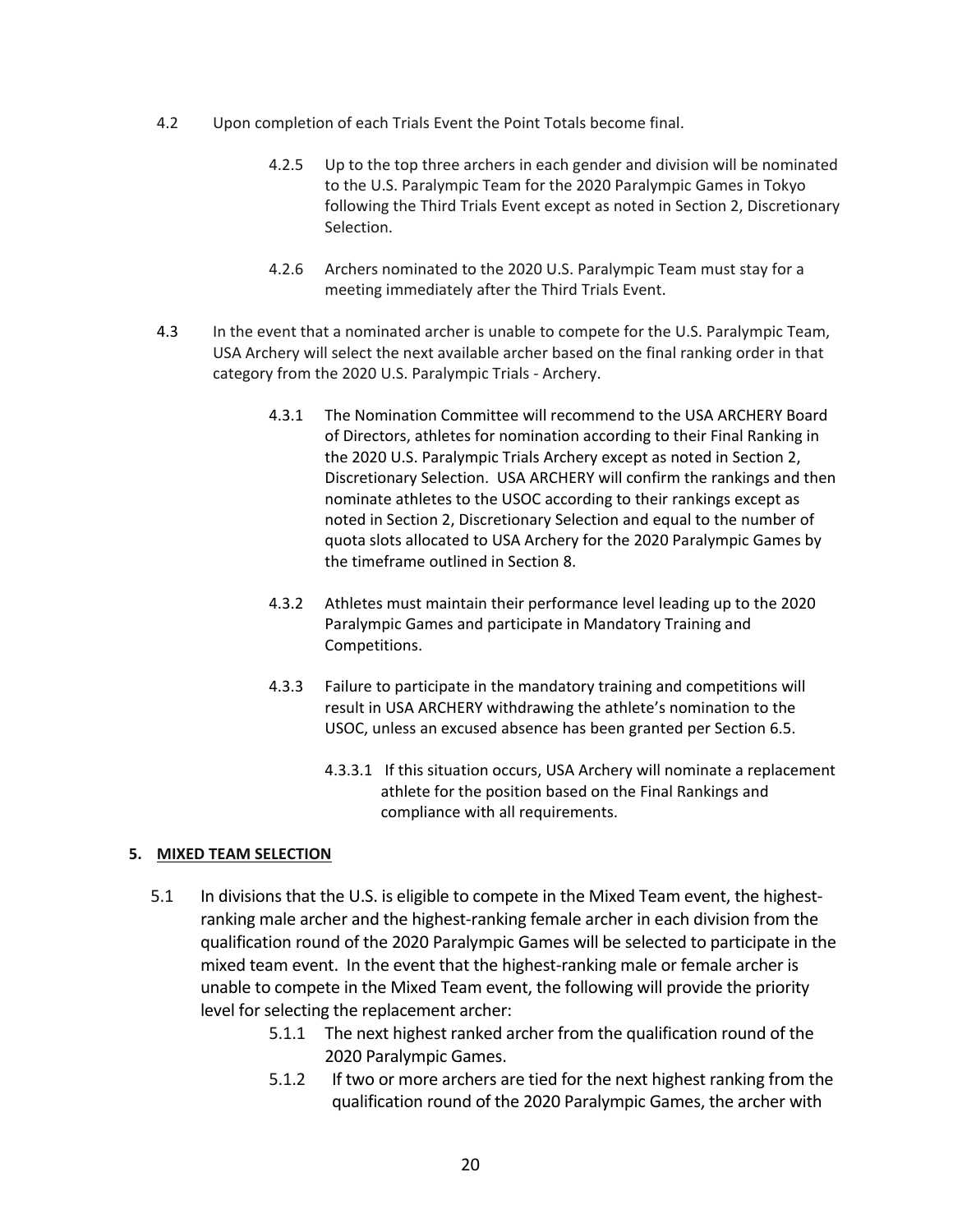the highest final finish at the 2020 U.S. Paralympic Trials will compete in the Mixed Team event.

## **6. ADDITIONAL RULES REGARDING U.S. PARALYMPIC TEAM TRIALS - ARCHERY SELECTION PROCESS**

- 6.1 World Archery Rules apply to all components of the 2020 Paralympic Games U.S. Team Trials.
- 6.2 There will be no equipment failures during the Round Robin Matches or Elimination Matches.
- 6.3 Archers are responsible for ensuring their scores are correct. If a scoring mistake is discovered after bonus points are awarded, the score may not be considered in accordance with established USA Archery Scoring Procedures.
- 6.4 Upon commencement of the Round Robin Matches, the 72-Arrow Round/72-Arrow Ranking Round Bonus Points are considered final.
- 6.5 If an archer withdraws from the trials event for any reason other than the reasons listed below that athlete may be subject to a Code of Conduct Violation for affecting the outcome of a trials event and may have to appear before the Board of Justice for a hearing, which could result in a sanction.
	- 6.5.1 Required military service.
	- 6.5.2 Death in the immediate family. Immediate family defined as your Partner and parents, children, stepchildren, fostered or adopted children, brothers, sisters, grandchildren, or grandparents, of either you or your Partner.
	- 6.5.3 Serious injury preventing the athlete from competing. Serious injury defined as one of the following:
		- i. Injury requiring emergency medical treatment where the athlete is hospitalized for one or more days that prevents an athlete from traveling or competing at the event.
		- Ii. Injury requiring emergency medical treatment where the athlete is treated by a physician and not allowed to compete due to doctor's orders.
- 6.6 If an archer, for any reason, is unable to participate or continue in the 2020 Paralympic Games U.S. Team Trials - Archery, the archer concerned shall be deemed to have abandoned the event.
- 6.7 In the event that an archer abandons the trials event, the remaining archers will continue to compete with the other remaining archers.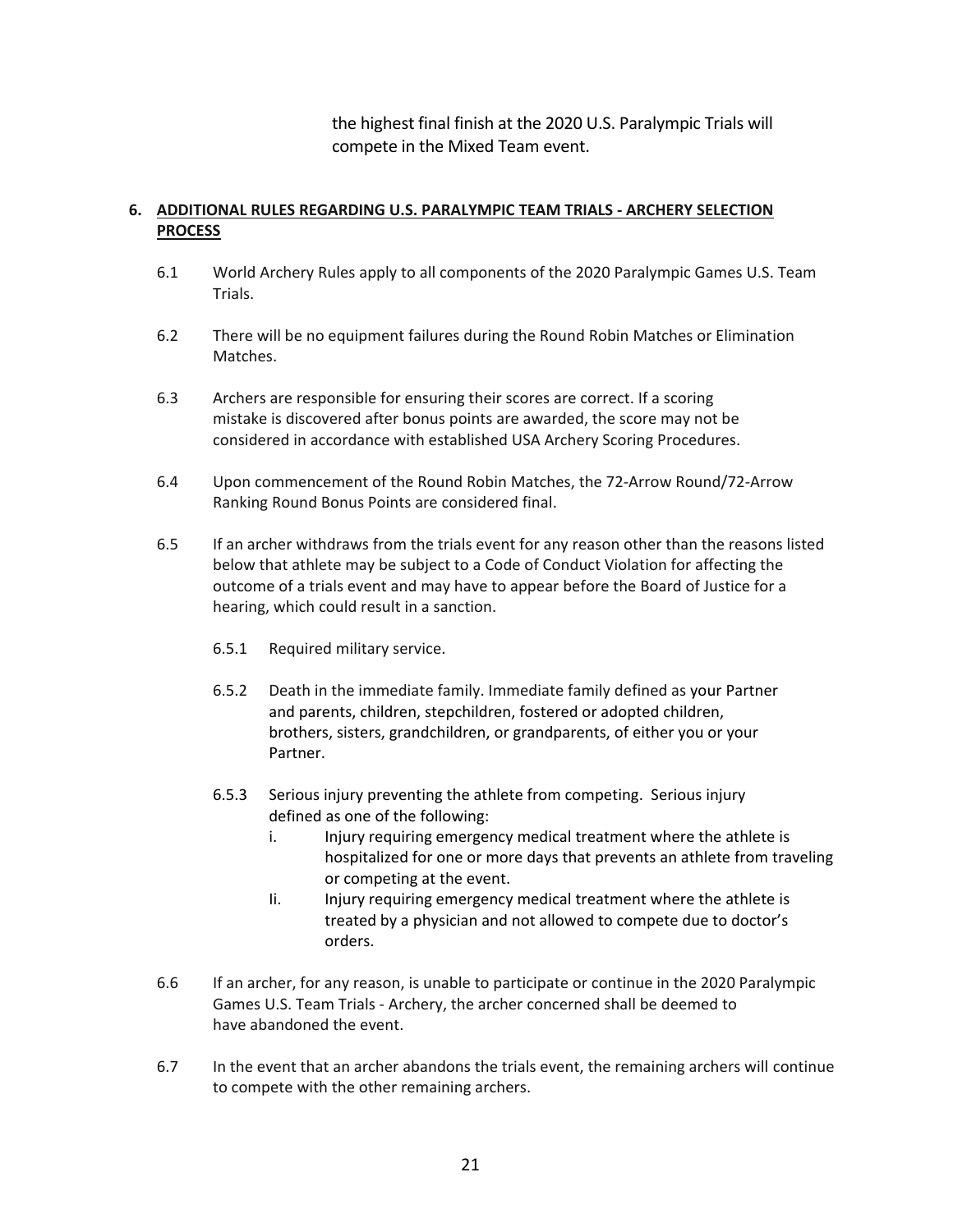- 6.7.1 If an archer abandons one of the first two trials events, USA Archery will bring in the next highest-ranked archer up to 20th position from the First Trials Event to compete in the subsequent portion of the trials if present.
- 6.7.2. The next highest-ranked archer will begin the 2020 Paralympic Games U.S. Team Trials with zero points.
- 6.8 USA Archery Event Protocol will be followed throughout the course of the Selection Event.
- 6.9 Archer results and point totals are final upon the completion of each stage of the Selection Procedures.
- 6.10 In the event of inclement weather, USA Archery will make every attempt to complete the trials procedures as written; however, if weather or any other circumstance prevents the completion of the selection procedures, modified format, schedule and procedures will be posted and announced as soon as possible.

| January - 2020                         | Start of 2020 U.S. Paralympic Trials - Archery Registration                       |
|----------------------------------------|-----------------------------------------------------------------------------------|
| March $-2020$                          | Close of 2020 U.S. Paralympic Trials – Archery Registration                       |
| March $-2020$                          | Late Registration Closes at 5 PM - MST                                            |
| April - 2020                           | First Trials Event-2020 Arizona Cup                                               |
| March $-2020$<br><b>Exact Date TBD</b> | Finalize USOC Long-List Registration. All documents on file<br>for semi-finalists |
| April/May - 2020                       | Second Trials Event - 2020 Gator Cup                                              |
| June, 2020                             | Third Trials Event - 2020 SoCal Showdown                                          |
| June 2020                              | Athlete's nominations sent to USA ARCHERY Board to ratify<br>nominations.         |
| July 10, 2020                          | Team nominated to the USOC.                                                       |
|                                        |                                                                                   |
| TBD                                    | Paralympic Team Camp 1                                                            |
| TBD                                    | Paralympic Team Camp 2                                                            |

6.11 Summary of Dates